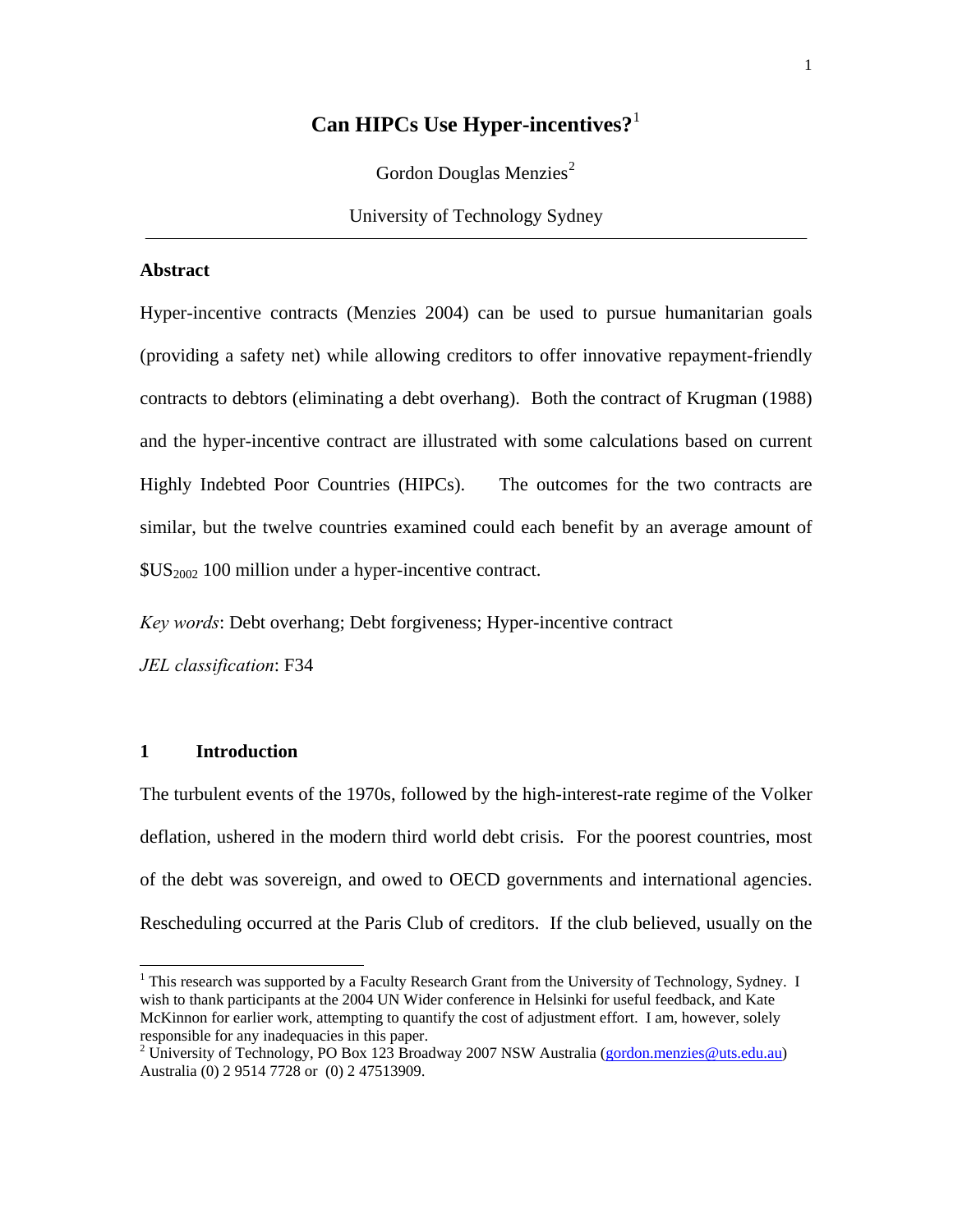say-so of the IMF, that the country was making a significant adjustment effort, the debts would be rescheduled.

Initially, any rescheduling maintained the net present value of the debt, but by 1996 this was abandoned as unrealistic. The IMF and the World Bank unveiled the HIPC initiative, whereby very poor countries could apply for the writing down of sovereign debt, usually in concert with other creditors. In 1999 HIPC debt-relief was tied to success in poverty reduction, and renamed Enhanced HIPC. The overall level of assistance under Enhanced HIPC was also increased. Finally, in 2005, the debt relief effort was tied to the Millennium Development Goals via the Multilateral Debt Relief Initiative (IMF, 2007a and 2007b)

Alongside rapid developments in the world of policymaking, a literature on debt forgiveness was emerging. The key question was how countries and their creditors could or should deal with debt defaults. The answer partly depended upon the assumed motives of the creditors. One strand of the literature assumed creditors forgive in order to maximize repayments, while the other strand assumed creditors acted graciously.

As an example of the first strand, Debt Overhang models (Krugman 1988, and others<sup>[3](#page-1-0)</sup>) proposed a setup where the excess of output over an endogenous debt repayment was kept by the debtor. $4$  Partial forgiveness gets the economy going, and helps the creditors

<span id="page-1-0"></span><sup>&</sup>lt;sup>3</sup> For example, Fernandez-Ruiz (1996) uses essentially the same setup as Krugman.  $4\text{ These models implicitly seems that doktor wanted to new their gradients, even if.}$ 

<span id="page-1-1"></span><sup>&</sup>lt;sup>4</sup> These models implicitly assume that debtors wanted to pay their creditors, even if the debt was sovereign. This 'gunboat technology' sidesteps a major puzzle surrounding sovereign debt– namely, why is it repaid at all? The literature offers the threat of trade sanctions and financial autarky as potential explanations (see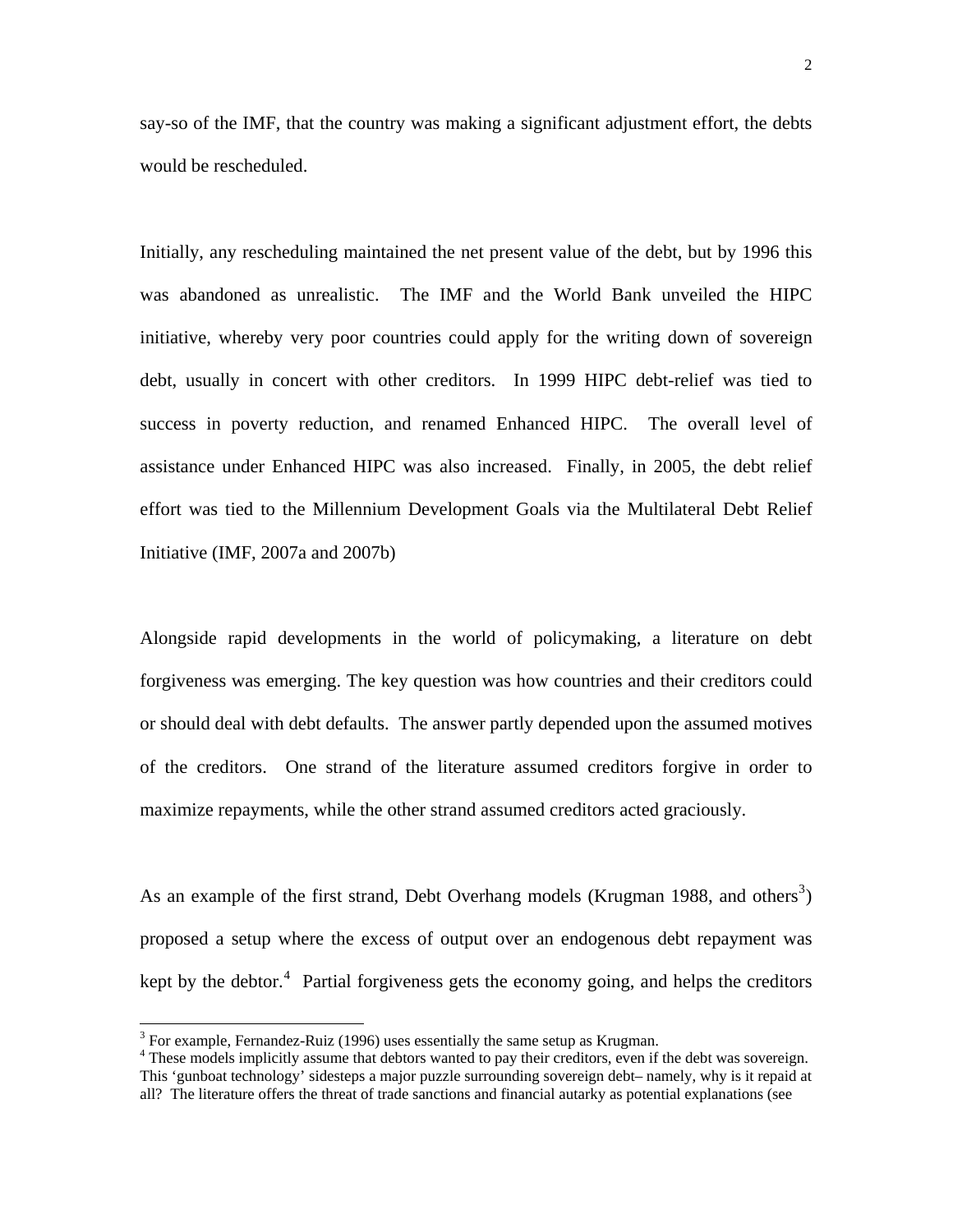recover debt. Without it, the creditors hold the original claim over a stagnant economy, but receive little by way of actual repayments. Krugman (1988) is explained in detail later.

More recently the winds of change have blown across the international community, and this is reflected in the second strand of the literature. It is not uncommon now to find writers assuming creditor graciousness. For example, Addison and Murshed (2003) write about situations where debt forgiveness could be offered to stop civil wars, and, Cordella and Dell'Ariccia (2002) consider a world where all aid (including debt relief) has the sole aim of promoting effective social programs.

Naturally, the *single* instrument of debt forgiveness cannot achieve *two* goals, namely maximal creditor returns and a target level of welfare for the indebted country. A recent proposal (Menzies 2004) involves a contract where a debtor who clears a (partly forgiven) debt *receives* an additional payment from the creditor, called a *hyper-incentive*. The hyper-incentive contract ties these two strands together, in the spirit of the following quote from Jonathan Eaton:

Eaton 1993). Also, it has been suggested that debtor governments have multiple relationships, and that appearing untrustworthy in one relationship (by defaulting) will create difficulties in other relationships (Cole and Kehoe 1998).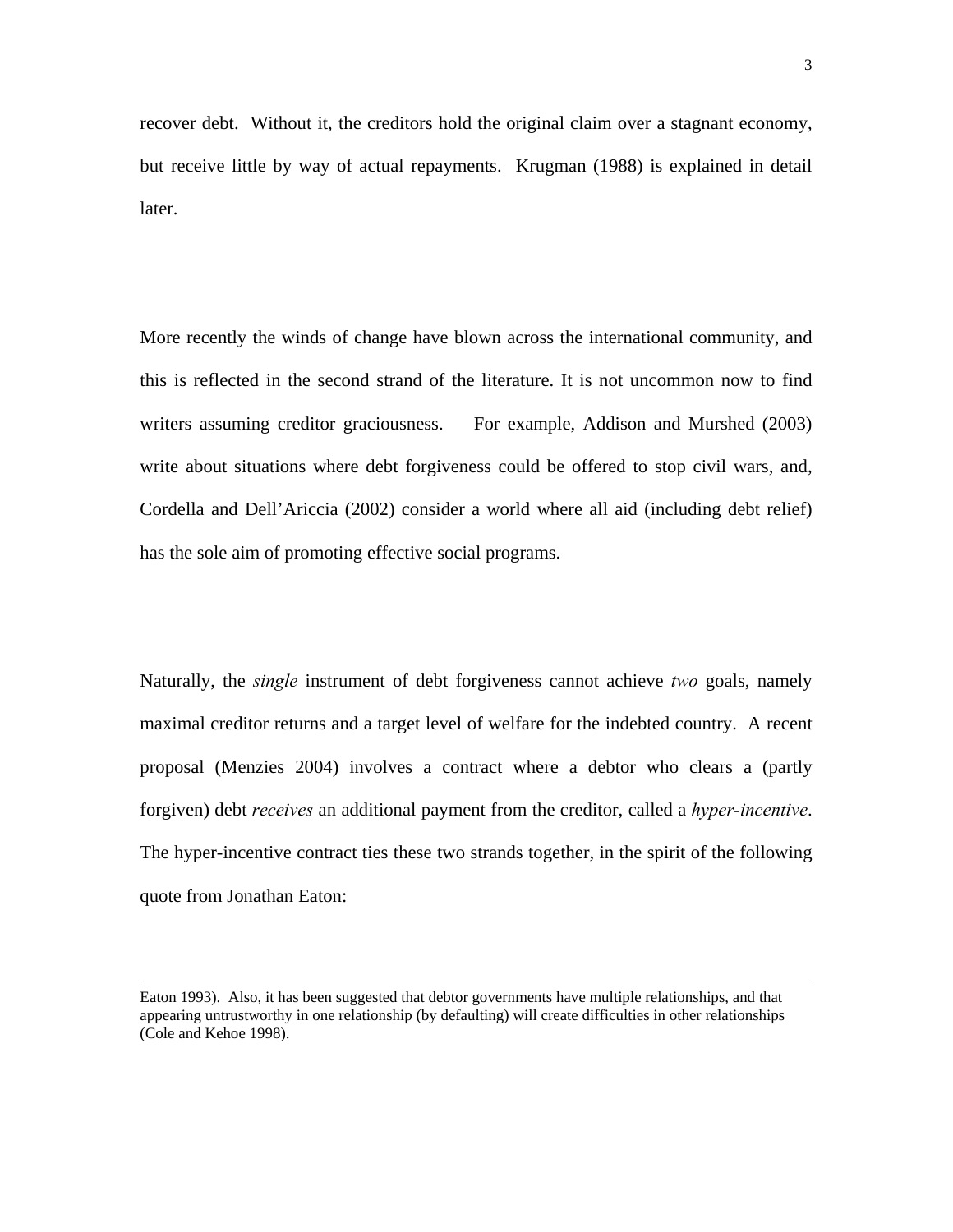'The response to the debt crisis in poor countries should be framed in terms of overall foreign aid objectives and policies. The argument for relief is *primarily* humanitarian...' (Eaton 1990, page 45, my italics).

The hyper-incentive contract accepts this statement, while noting that *primarily* is not the same as *solely*. Creditors guarantee debtors a minimum level of anticipated well-being, along with a combination of forgiveness and cash bonuses (hyper-incentives) to maximize the creditor payoffs. The aim is to pursue humanitarian goals to an appropriate degree, while allowing creditors to offer innovative repayment-friendly contracts to debtors.<sup>[5](#page-3-0)</sup> The level of debtor well-being offered by the creditor measures their 'graciousness'.

This paper is organized as follows. Section 2 outlines the intuition of the hyper-incentive contract. Section 3 extends the Krugman contract and the hyper-incentive contract within a model to enable a calibration exercise in Section 4. Section 5 concludes.

## **2 The Intuition of the Hyper-incentive Contract**

 $\overline{a}$ 

The Krugman and hyper-incentive contracts are implicitly a solution to a moral hazard problem, where the principal (the creditor) seeks to get the agent (the debtor) to act on their behalf. Therefore, both contracts make most sense when the economic reform efforts of the debtor are unobservable<sup>[6](#page-3-1)</sup>, and effort and random influences combine

<span id="page-3-0"></span><sup>&</sup>lt;sup>5</sup> What is appropriate depends on many factors, some of which are outside the scope of traditional economic analysis.

<span id="page-3-1"></span><sup>&</sup>lt;sup>6</sup>Otherwise, traditional conditionality – if the debtor does A the creditor provides  $B -$  is the most appropriate form of assistance. An example of observable reform effort is floating an exchange rate.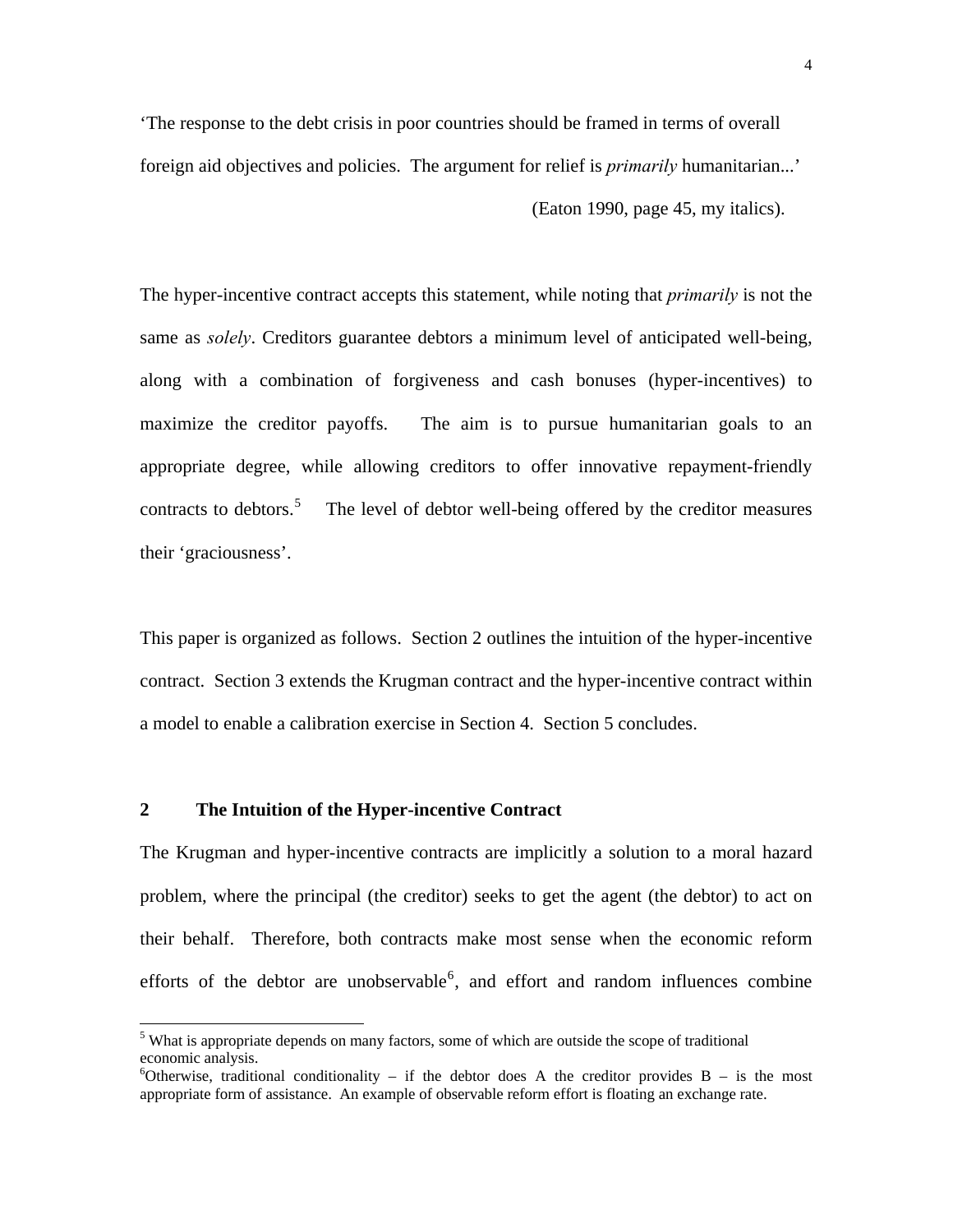together to produce a potential payment to the creditor. The key question is; *how much of this potential payment should the creditor request in advance?* 

Krugman's answer was to *drop the requested payment to the point where the debtor has a reasonable chance of clearing it*. This gives the debtor good reason to exert effort, thereby giving the creditor a good chance of collecting the reduced amount. The nature of the incentive problem that Krugman addresses is shown in Figure 1. L is the amount of debt and x is the output from which to pay that debt.<sup>[7](#page-4-0)</sup> Importantly, output x is influenced both by effort and some unforecastable shock.



From the debtor's point of view, an x outcome up to the point L does not yield a direct benefit. That is, any extra output produced goes to the creditor, leaving a zero debtor payoff. Once the debt is cleared, every extra unit of output is kept, so the marginal payoff for every unit of extra output is unity. Since *x* is partly random, so that the debtor could end up on the flat or upward sloping portions of the payoff schedule, the *expected payoff of expending effort is decreasing in L*. This low expected payoff is the so-called

<span id="page-4-0"></span> $<sup>7</sup>$  Note that output here could be exports, or government revenue for paying foreign creditors. There is no</sup> requirement at this level of abstraction that it be total GDP, with the implausible implication that no GDP is consumed until it exceeds L. In the calibration exercise later in the paper effort is non-government GDP, based on personal communication with IMF staff, in a meeting to discuss this model in 2006.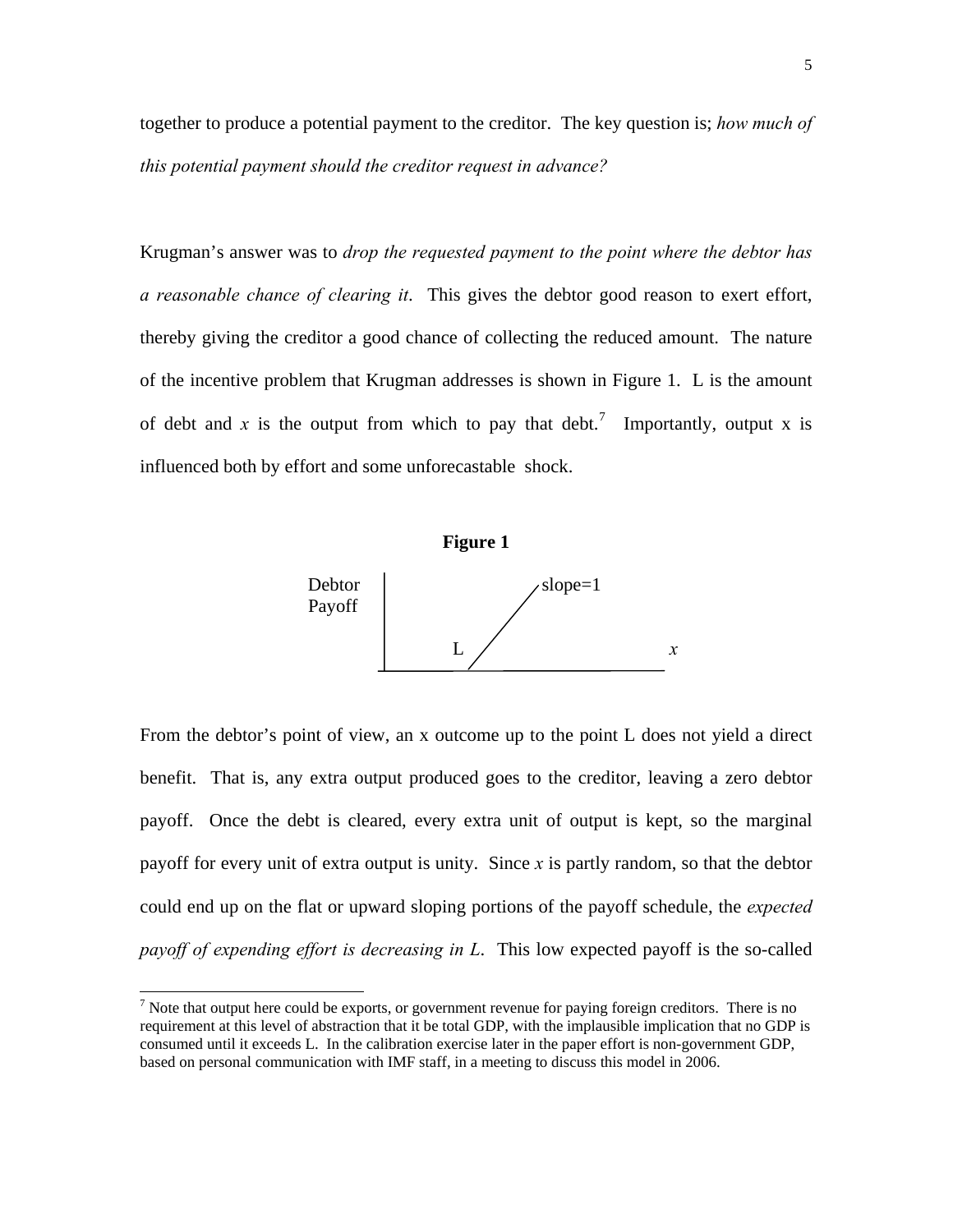debt overhang. Krugman's solution (Figure 2) is to drop the required repayment (to A), thereby increasing the expected returns to effort.





It is noteworthy that Krugman's analysis does not allow the well-being of the debtor nation to be independently chosen – it simply drops out of the creditor's maximization problem. There are two worthwhile objectives – repaying creditors and providing a debtor safety net – but forgiving debt, the only tool available, cannot accomplish both.

It is proved in the next section that introducing a cash bonus  $-$  a 'hyper-incentive'  $-$  to any debtor that clears a tranche of reduced debt can achieve the twin goals. With a hyper-incentive contract, the strategy is to *target the debtor's well-being by an appropriate amount of forgiveness, but include a cash bonus adjustment (a hyperincentive) to ensure that the debtor exerts the optimal level of effort.*

The hyper-incentive can motivate the optimal level of effort because the expected return to producing an extra unit of output under the Krugman contract is a convex combination of zero (on the flat portion) and unity (on the upward-sloping portion of the Krugman contract). No matter what level of forgiveness is chosen, the debtor benefit of a unit increment in output must be less than unity, being a convex combination of zero and unity. However, the social benefit (i.e. the combined creditor-debtor benefit) of a unit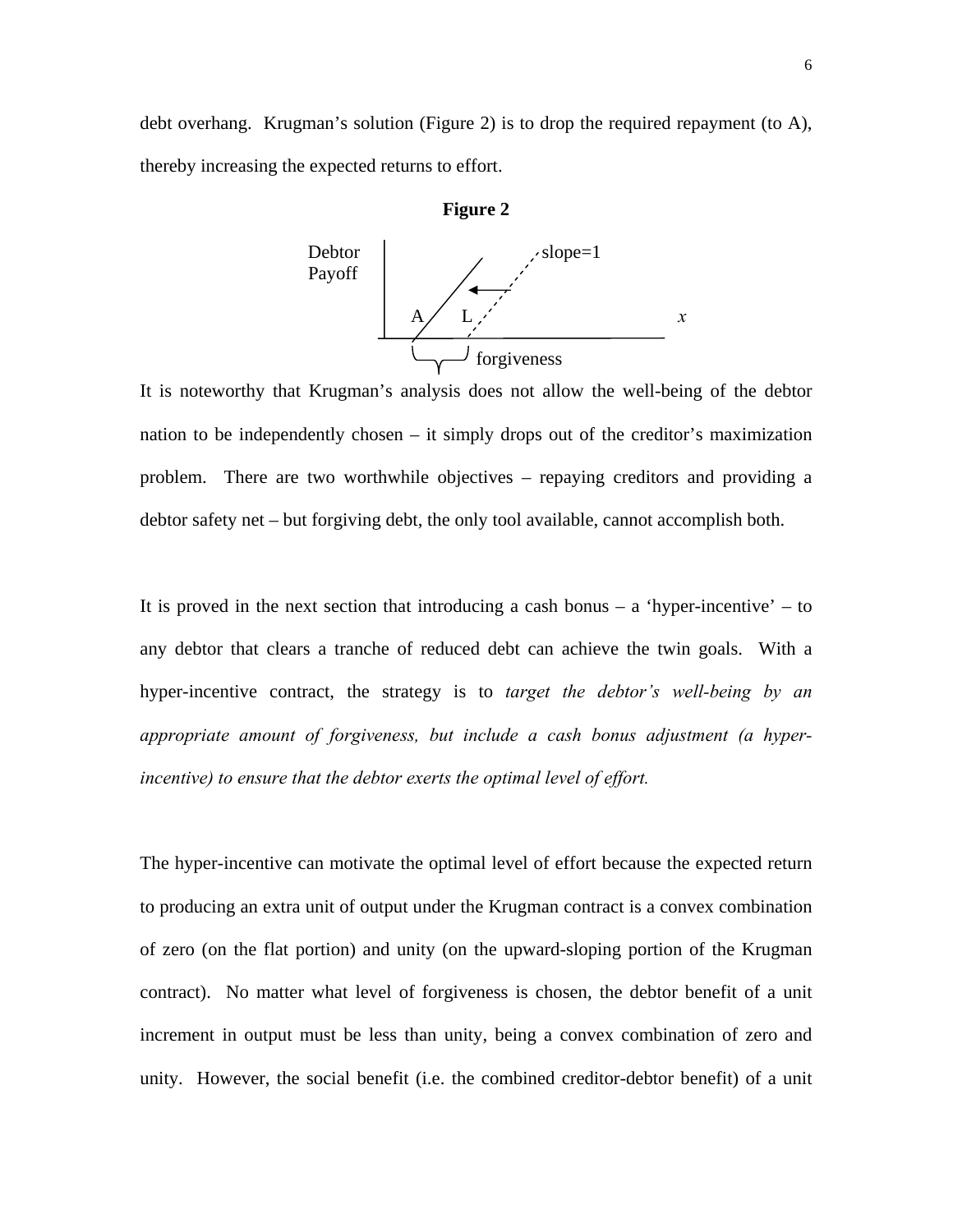increment in output is clearly unity, which is greater than the private benefit. Effort will therefore be underprovided in the Krugman contract.

Under a hyper-incentive contract, the slope of the upward-sloping portion of the benefit schedule can be chosen to equate the (debtor's) private return to effort to the social return. If it is greater than unity, a convex combination of zero and this number can be made equal to unity – the social benefit.

The size of the bonus depends on the debtor's incentives. For countries requiring little forgiveness (i.e. those not needing a large safety net), there is the problem that effort may go unrewarded, so a large bonus is required. For countries requiring a lot of forgiveness (those needing a large safety net) the remaining incentive problem is small, so the bonus can be as well.

These observations allow us to draw two types of hyper-incentive contracts – one for a country experiencing relatively minor difficulties (requiring a low debtor safety net and little forgiveness) and one for a country experiencing severe difficulties (requiring a high safety net and lots of forgiveness). For output  $x^*$ , the debtor keeps any output in excess the required repayment (shown by the light line) plus a bonus depending upon how far the output exceeds the forgiven debt (shown by the dashed vertical gap).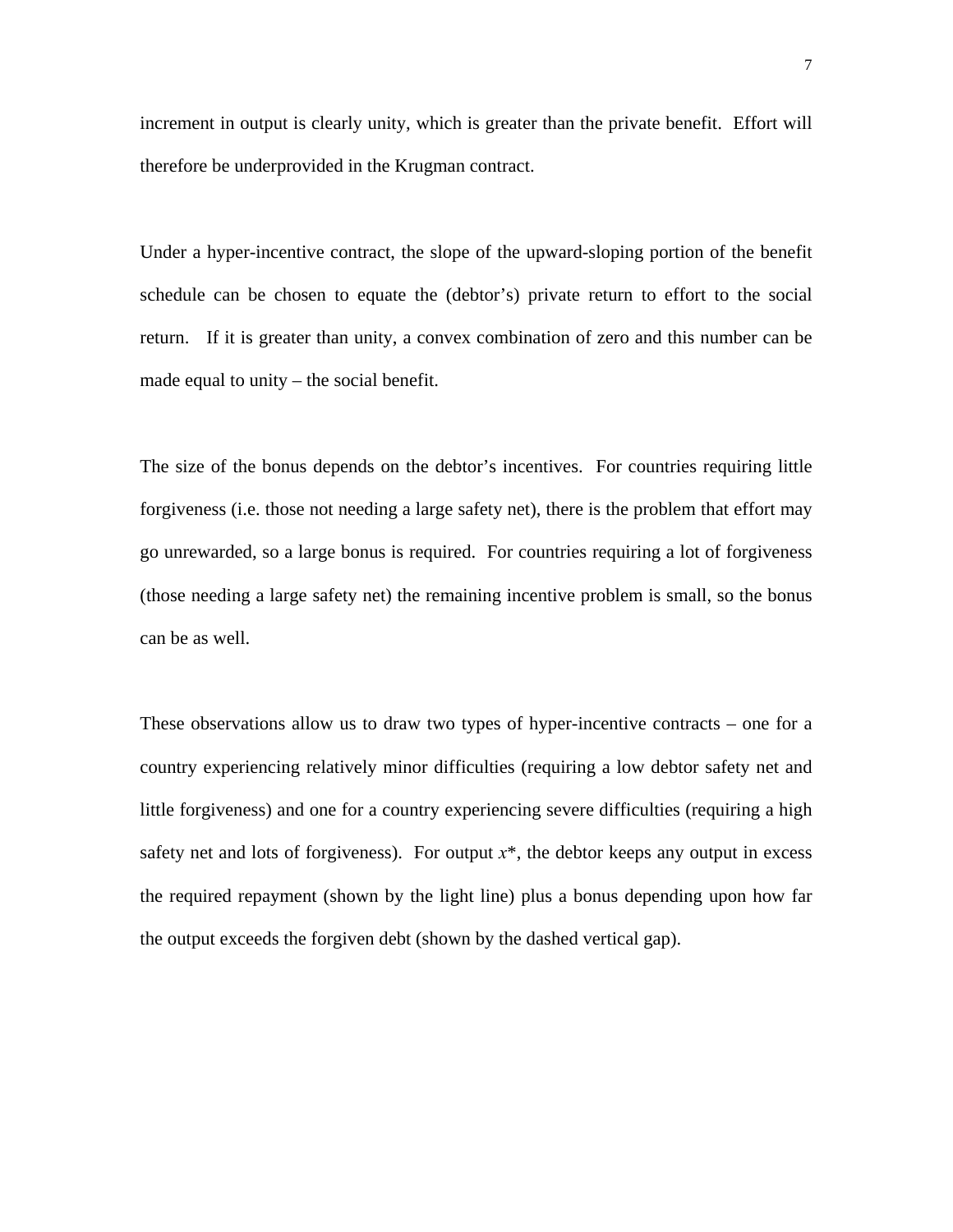

These results are now outlined more formally.

## **3 A Model for Comparing Contracts**

The following exposition follows Krugman (1988) and Menzies (2004). However, one major extension is that output is defined such that effort is pre-multiplied by a parameter  $\beta$ , which facilitates the calibration exercise of Section 4.

## *Period 1*

A Creditor lends \$L and announces the required repayment (*a)* for the second period. After observing *a* the debtor exerts effort *e*, with cost of effort  $C(e) = e^2/2\lambda$ .

## *Period 2*

Nature draws a uniformly distributed error <sup>η</sup> over *(-h*, *h)*. This combines with effort to produce debtor output:

$$
x=\beta e+\eta \qquad \text{and} \qquad E(x)=\beta e. \tag{1}
$$

The parameter  $\beta$  allows measured effort to be mapped onto output, which is important in Section 4. If *x> a* the debtor keeps the excess of output over the repayment, i.e. *x-a*. If not, Krugman assumes a gunboat technology transfers *x* to the creditor. The expected value of the debtor's 'limited liability' payoff is.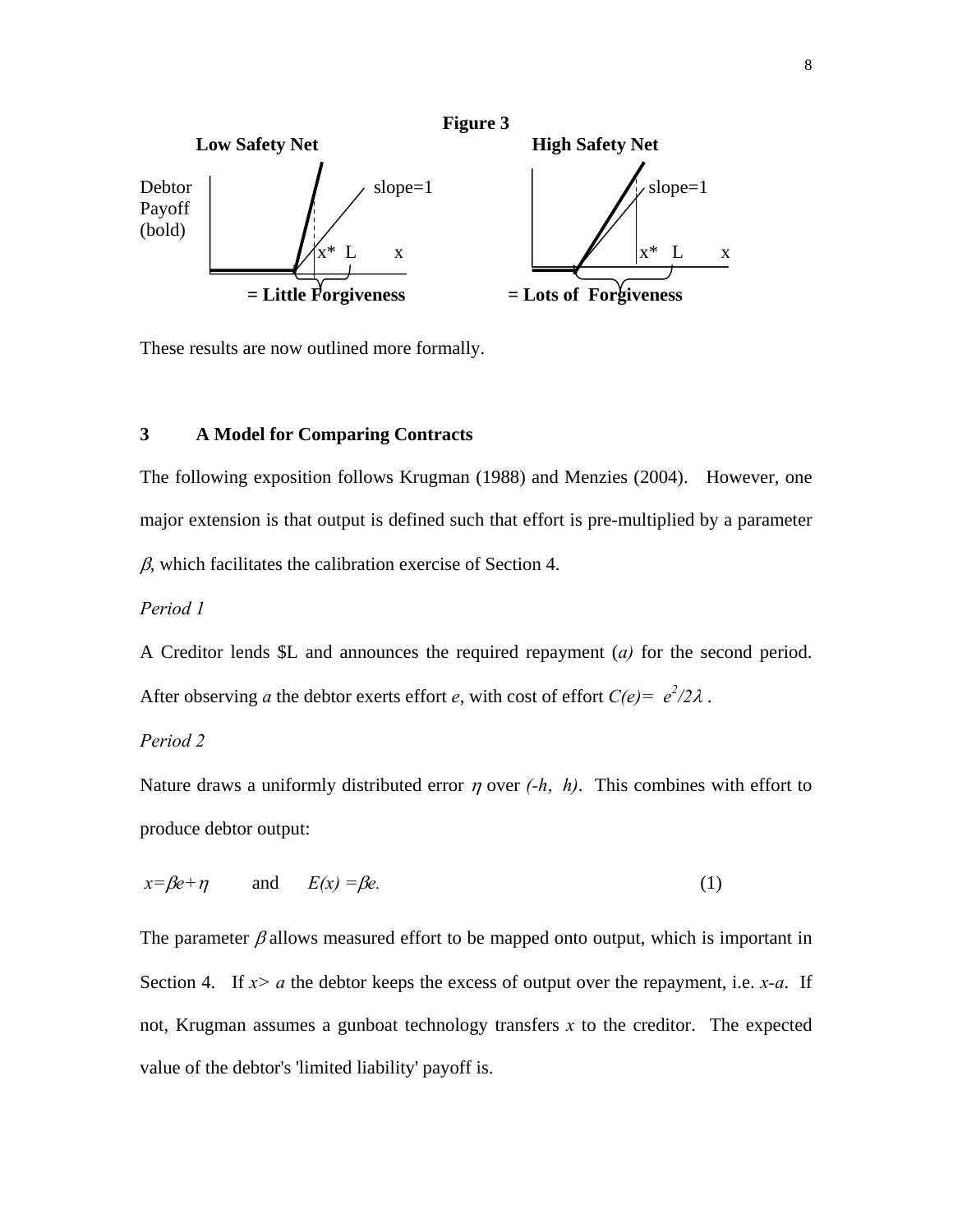$$
P = x - a \quad \text{if } x > a
$$

∫ + −= *he <sup>a</sup> <sup>h</sup> PE dxax* <sup>β</sup> )()()( <sup>2</sup> 1  *= 0 If x* ≤ *a* 

To find the *e* that maximizes expected debtor utility, *E(Ud),* set the marginal expected private payoff (MEPP) equal to marginal cost.

$$
E(Ud) = E(P) - C(e) \tag{2}
$$

$$
\frac{\beta(\beta e + h - a)}{2h} = M E P P = MC = \frac{e}{\lambda}
$$
  
\n
$$
\Rightarrow e = \frac{\lambda \beta (h - a)}{2h - \beta^2 \lambda} \qquad S.O.C. \beta^2 \lambda - 2h < 0 \qquad (3)
$$

The equation for *e* can be interpreted as the debtor reaction function. For a given *a*, the effort choice maximizes debtor utility. Creditors face a tradeoff; more forgiveness (lower *a*) increases effort and the chance of collecting *a*, but *a* is also a cap on what can be collected. The optimal *e* (contingent on *a*) is substituted into expected creditor utility.

$$
E(Uc) = e - E(P) - L \tag{4}
$$

The value of *a* arising from the maximization of *E(Uc)* can be less than *L*, implying debt forgiveness.

$$
a = \beta \frac{\beta^3 \lambda^2}{2h} + h - \beta^2 \lambda = \beta e^{Krugman} + h - \beta^2 \lambda = x^{max} - \beta^2 \lambda
$$
 (5)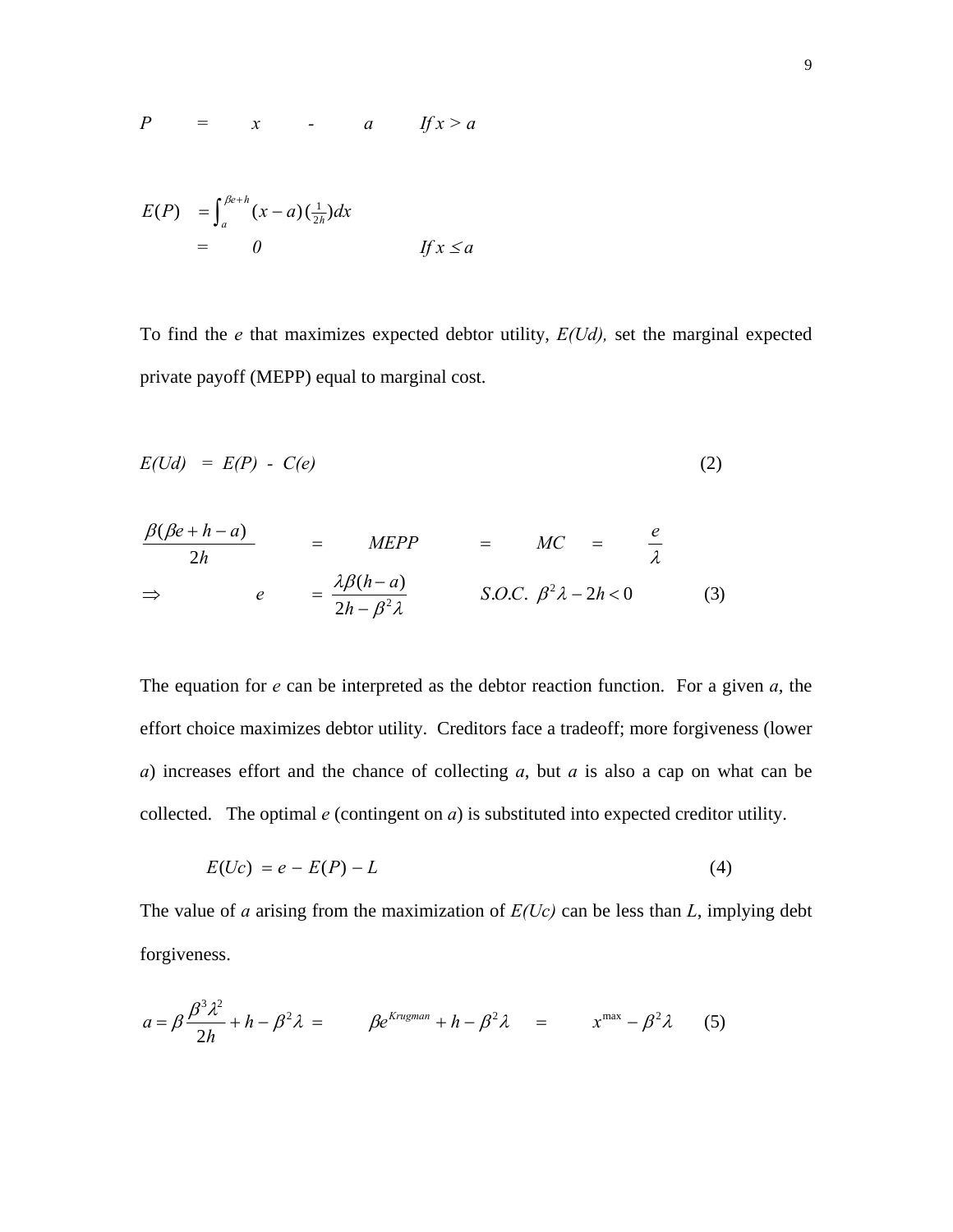As discussed by Krugman (1988), the creditor asks for the maximum possible output from the debtor (calculated at Krugman's optimal level of effort) less a forgiveness discount that is increasing in both  $\beta$  and  $\lambda$ . For higher marginal impacts of effort on output, the creditor's effort-increasing forgiveness discount is more beneficial to the creditor, and, for lower debtor effort costs (higher values of  $\lambda$ ) the benefits of forgiveness are likewise more easily realized.

Optimal *a* is substituted into *(3),* giving the optimal value of *e*:

$$
e_{Krug} = \beta \lambda \left( \beta^2 \lambda / [2h] \right). \tag{6}
$$

The second order condition in *(3)* implies that optimal *e* is less than  $\beta \lambda$ . This is important, as we can see from adding the expected utilities of the creditor and debtor together. This is called V, for the total expected value of output net of effort:

$$
V = \beta e - \frac{e^2}{2\lambda} - L \implies \frac{\partial V}{\partial e} = \beta - \frac{e}{\lambda} = 0
$$
  

$$
\implies e = \beta \lambda
$$
 (7)

The contract fails to maximize V, because debtor private benefit is too low, as was noted in Section 2.

The hyper-incentive contract allows the debtor payoff to have an incentive parameter. Repayment required is now *a/b,* (where *a* need not take the same value as it does in the Krugman contract).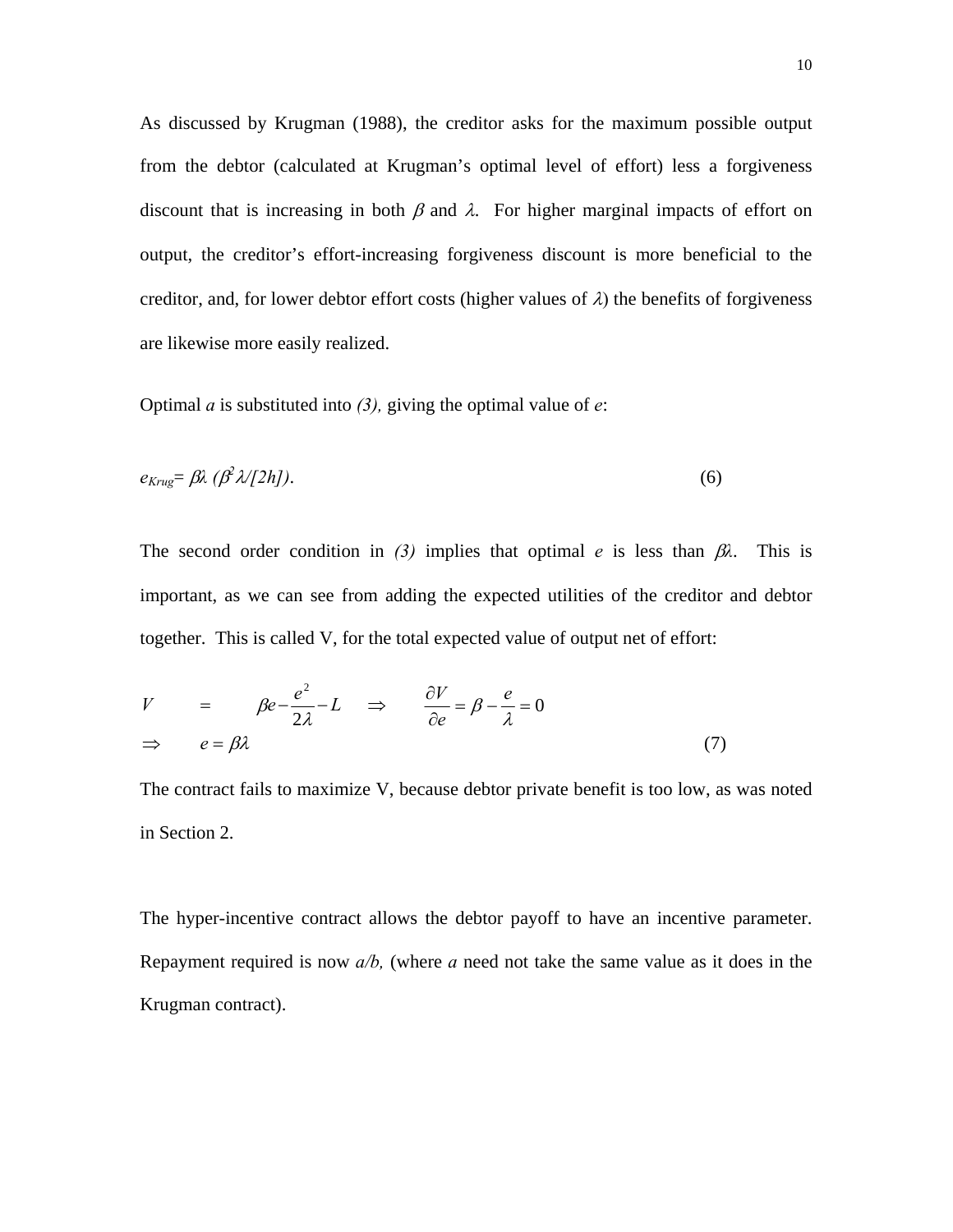$$
P = bx - a \quad \text{If } x > a/b
$$

$$
E(P) = \int_{a/b}^{\beta e+h} (bx - a) \left(\frac{1}{2h}\right) dx
$$
  
= 0 \t\t\t If  $x \le a/b$ 

The optimal *e* is then obtained by differentiation.

$$
e = \frac{\lambda \beta (bh - a)}{2h - b\beta^2 \lambda} \tag{9}
$$

Note that the optimal  $e$  depends upon both  $a$  and  $b$ . It is decreasing in  $a$  and increasing in  $b$ <sup>[8](#page-10-0)</sup>. Next, the sum of the utilities is differentiated with respect to  $b$ .

$$
V = \beta e[b] - \frac{1}{2\lambda} e[b]^2 - L
$$
  
\n
$$
\frac{\partial V}{\partial b} = e'[b](\beta - \frac{e[b]}{\lambda}) = 0 \qquad \Rightarrow \qquad e[b] = \beta \lambda \tag{10}
$$

The second order condition holds at the optimum (i.e., given that β*-e[b]/* λ*=0*). The parameter *b* is chosen by the creditor to make it privately optimal for the debtor to set *e* equal to  $\beta \lambda$ , and *a* is chosen to attain a fixed reservation utility *U* for the debtor. The independent choice of the reservation utility is possible because there are now two instruments (*a/b* and *b*) available. The full solution thus involves equating *(9)* and *(10)*, meeting the participation constraint with equality

<span id="page-10-0"></span> $8 \text{ The sign of the partial with respect to } b \text{ follows from the (unstated) second order condition.}$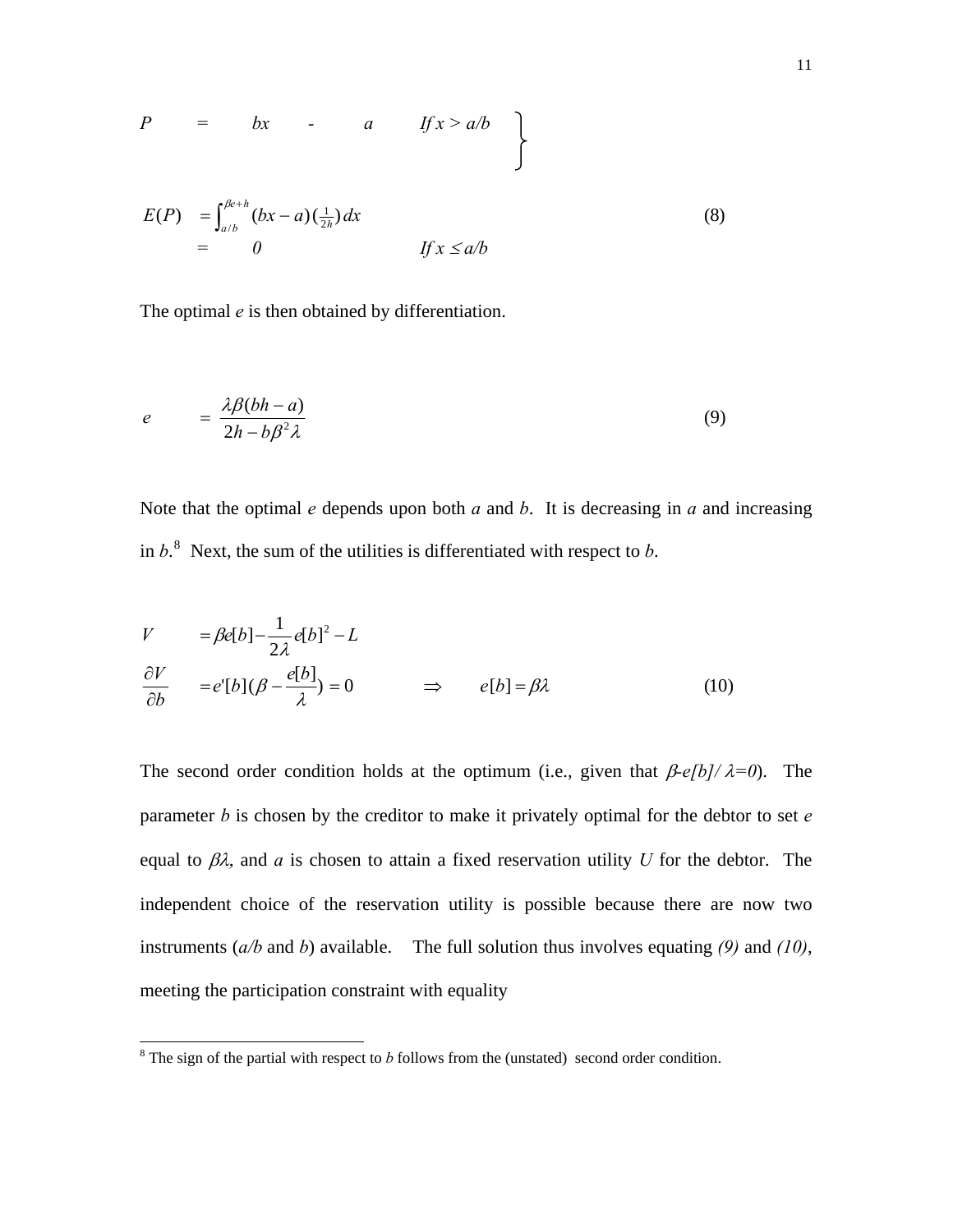$$
E(Ud) = E(P) - \frac{e^2}{2\lambda} = U > 0
$$

and solving. The resultant expressions for *b* and the threshold a/b are the key parameters of the hyper-incentive contract.

$$
b = \frac{2h}{\beta^2 \lambda + 2U}
$$
  
\n
$$
a/b = h - 2U
$$
\n(11)

The claims made above Figure 3 can now be justified. As the reservation utility *U* offered to a country rises, *a/b* and *b* both fall ('High Safety Net' in Figure 3) and *vice versa*.

To work out the actual amount of the hyper-incentive paid to the exporter, we note that, in reality, an exporter keeps the revenue from exports that exceed the debt repayment threshold *a/b*, so this does not need to be 'paid to' the debtor by the creditor. All that remains to be paid is the excess, for a realized value of *x*, say *x\**:

$$
HIC_{excess} = (x^* - a/b)(b-1)
$$
 (12)

Finally, it is noted that if the reservation utility offered to the debtor is the same as is available under the Krugman contract then a switch from a Krugman contract to a hyper-incentive contract will, by construction, leave the debtor no worse off. However, since first-best effort  $(\beta \lambda)$  is now being exerted the size of V increases, and there is a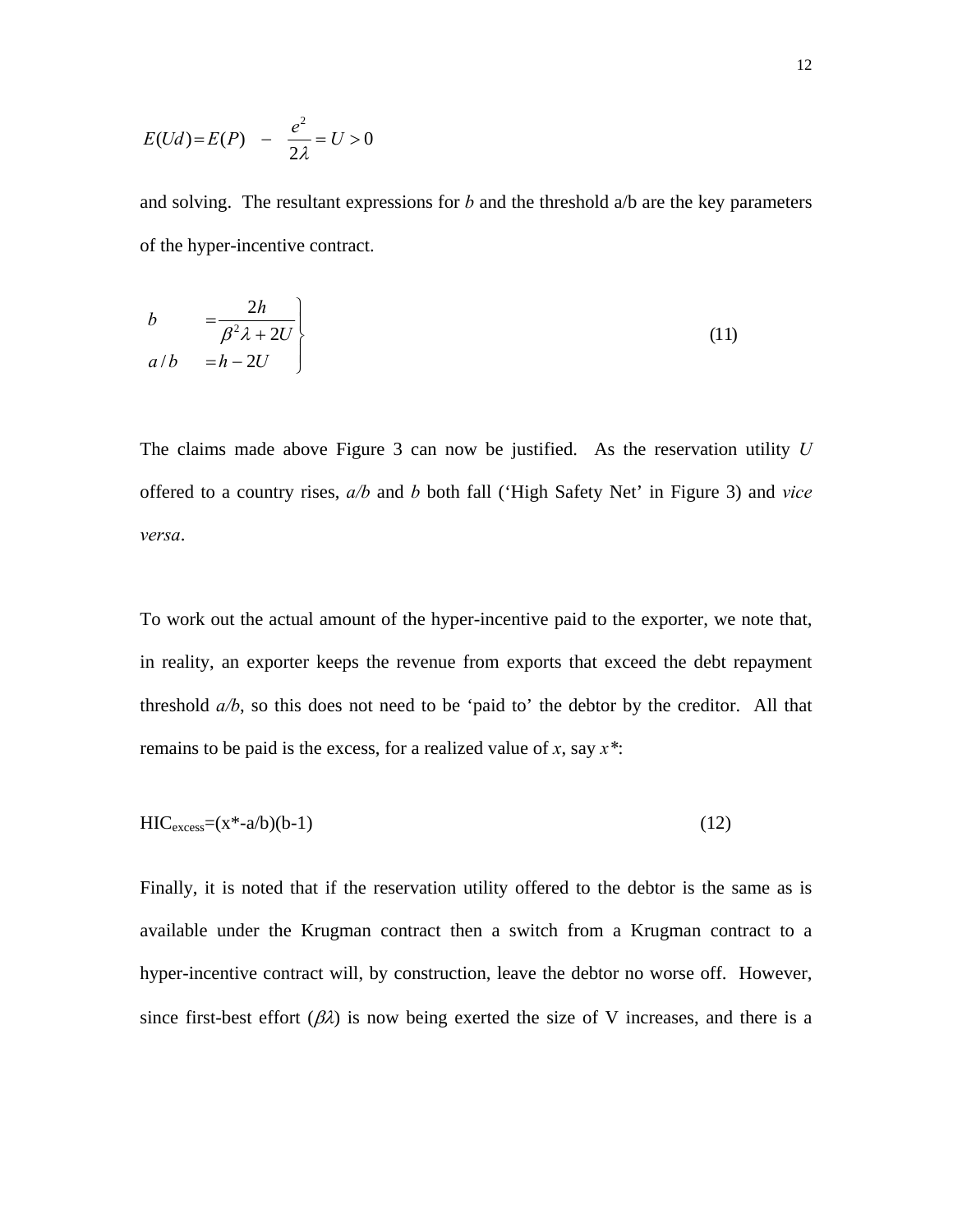surplus which can be divided between the debtor and creditor. $9$  Quantifying the size of this surplus is the aim of the calibration exercise.

## **4 Calibration**

Including a effort function parameter  $\beta$  in the models of Krugman (1988) and Menzies (2004) allows effort and output to be connected empirically. For the purposes of this exercise output and effort will be defined as: the ratio of exports to GDP, and, the ratio of non-government expenditure to GDP (both expressed in percentage terms).<sup>[10](#page-12-1)</sup> It is natural to use exports as the output variable from which external debt obligations are paid, and the choice of non-government expenditures reflects the notion that, ceteris paribus, a reduction in the ratio of government spending to GDP will lead to an increase in exports.

A standard Mundell-Fleming framework could provide the motivation for such a claim, though reality is undoubtedly far more complex than the following simple diagram.<sup>[11](#page-12-2)</sup>

<span id="page-12-0"></span><sup>&</sup>lt;sup>9</sup> As the formal model is set up, the creditor is residual claimant. However, an alternative modelling device is that the surplus be transferred to the debtor via a costless lump sum transfer at the end of period  $\frac{2}{10}$ .<br><sup>10</sup> All data is taken from the World Bank World Development Indicators database, and are expressed in

<span id="page-12-1"></span>nominal \$US. Since the model variables are ratios, the currency chosen is irrelevant.

<span id="page-12-2"></span> $11$  The formulation for the calibration exercise must be simple enough to map to the single-variable theoretical model.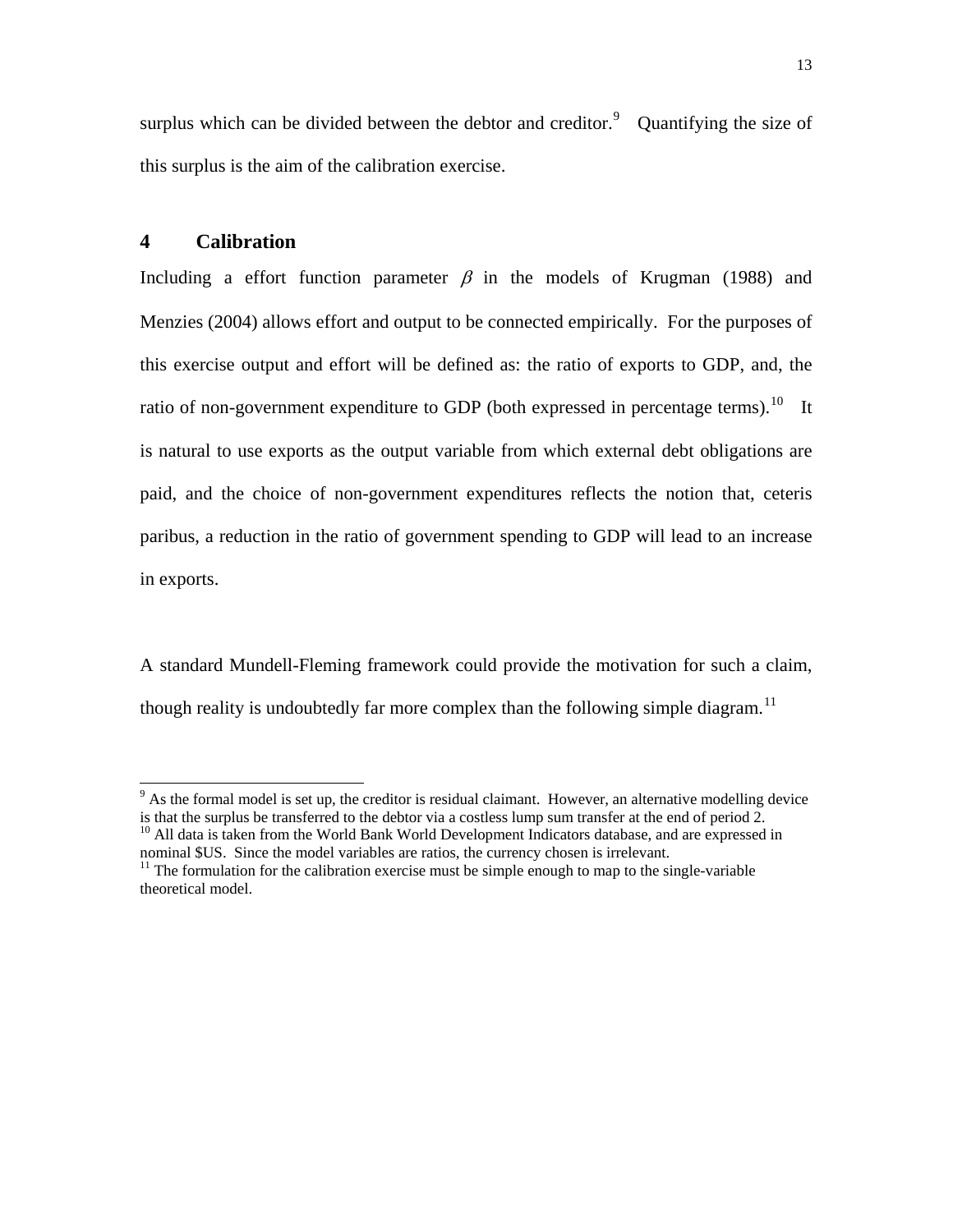

An increase in the ratio of non-government spending to GDP is the same as a fall in government spending, shown by the dashed line. If the point A represents fullemployment, then under a fixed rate regime (the norm for many poor countries) the economy will end up at A in the final equilibrium.<sup>[12](#page-13-0)</sup> In the short run, monetary contraction takes the economy to B to maintain the exchange rate peg. Deflation follows, expanding real money and pushes the LM curve rightwards, and, depreciating the real exchange rate pushing the IS curve rightwards. These forces of change continue until the initial equilibrium A is restored. At that point, consideration of the identity GDP=C+I+G+X-M confirms that X-M must exactly offset the fall in G (assuming C and I are functions of unchanged Y and i). All that is being asserted is that part of this increase in X-M is due to an increase in X.

 $\overline{a}$ 

## **Figure 4**

<span id="page-13-0"></span> $12$  The statement is also true under a floating rate; a depreciation increases net exports and the dashed IS curve returns to its initial position.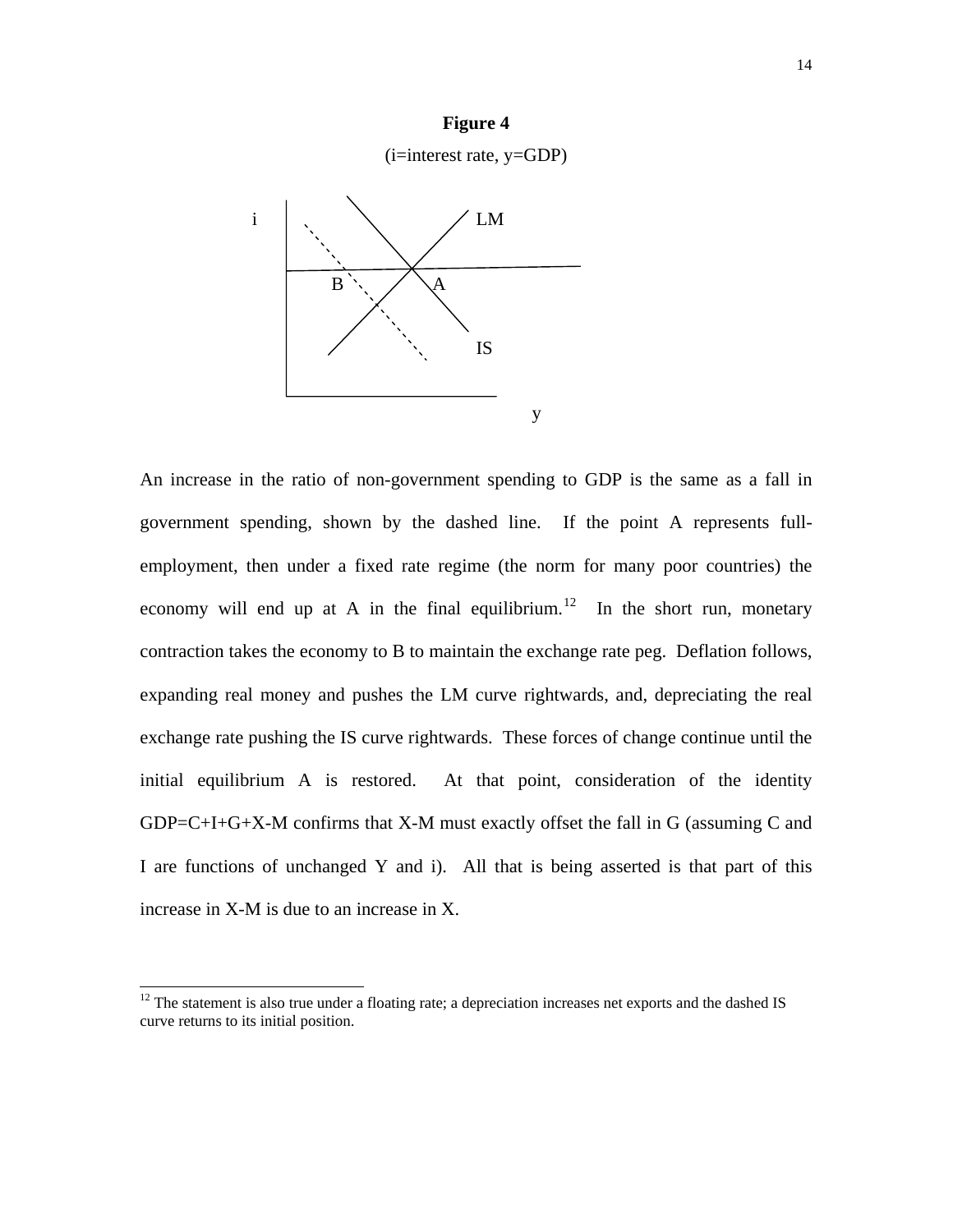There is no requirement that the countries selected for this exercise be HIPCs, since the Krugman setup does not distinguish between sovereign and private debt. However, given the current interest in these countries, they are the natural choice.  $^{13}$  $^{13}$  $^{13}$ 

The required parameters for the calibration are  $\beta$  (the marginal impact of effort on output), *h* (the upper and lower bound on the error  $\eta$ ), and  $\lambda$  (the cost of effort). The first two parameters are relatively straightforward to quantify. An OLS regression of exports on non-government spending (both as a percentage of GDP):

$$
x_i = \beta(100 - g_i) + u_i \qquad (g \text{ is \%} GDP \text{ public spending})
$$

gives  $\beta$  estimates for each country, and, a time series of residuals corresponding to each  $\beta$ estimate for each country. If the residuals are then assumed to be an i.i.d. draw from a uniform distribution, the maximum likelihood estimate for the bound *h* is just the maximum absolute residual. $^{14}$  $^{14}$  $^{14}$ 

For  $\lambda$  it is assumed that the HIPC and Enhanced HIPC initiatives are forms of Krugman debt forgiveness contracts, and that the observed levels of non-government expenditure represent optimal effort. This is certainly an 'as if' assumption, for two reasons.

First, many of these countries suffer severe problems in governance, calling into question the basic assumption of rational action (though some might question this assumption for

 $13$  The list of HIPC countries is taken from Andrews et al. (1999).

<span id="page-14-1"></span><span id="page-14-0"></span><sup>&</sup>lt;sup>14</sup> Again, the mapping onto the analytically tractable model requires a simple distributional assumption.

The Likelihood function is  $L=(1/2h)^n$  if  $e_i \in [h, -h]$ , and =0 otherwise, where  $e_i$  is the estimated residual.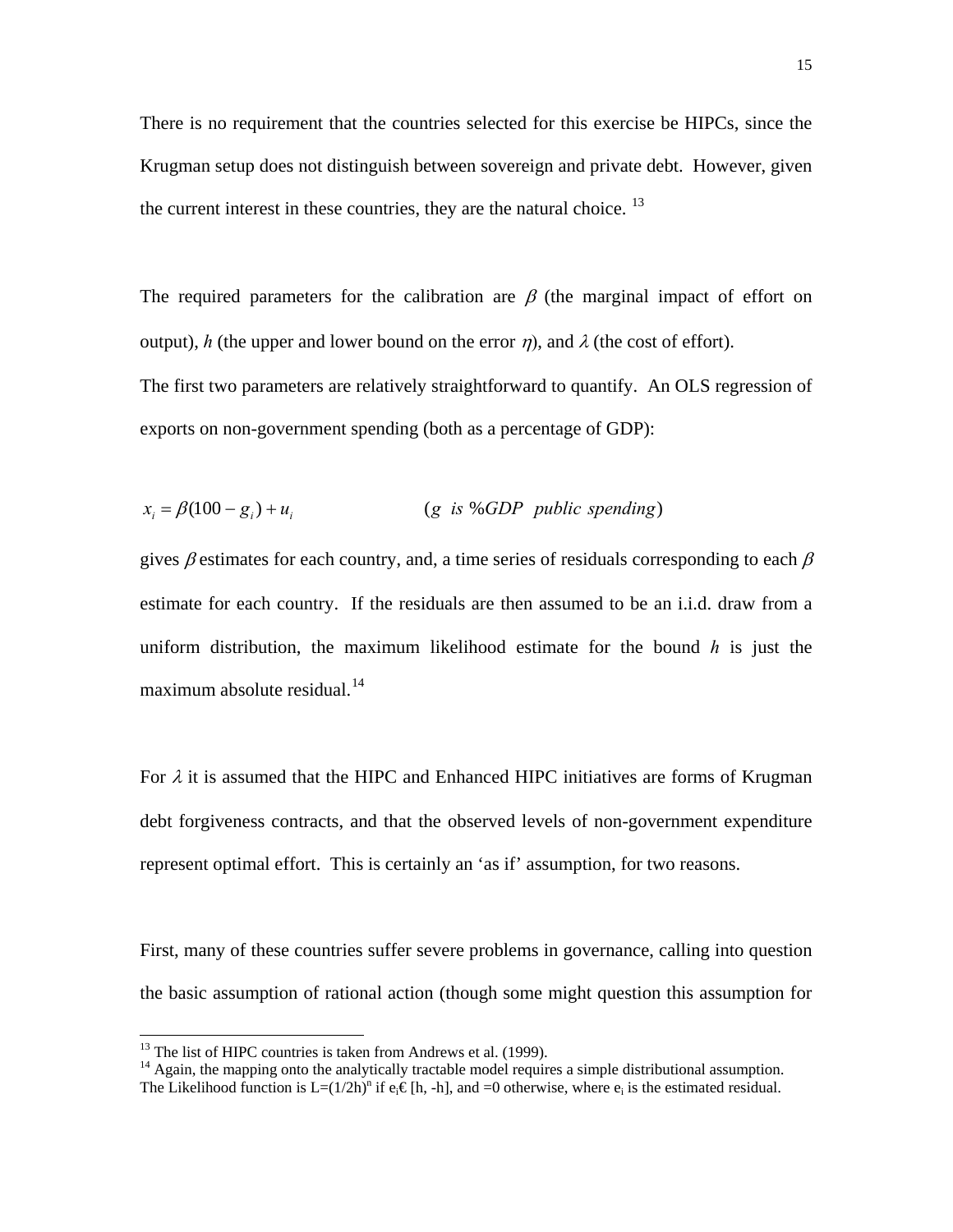developed country governments as well). More fundamentally, HIPC debt forgiveness ties the level of forgiveness to the level of debt, aiming for 'sustainable' debt-to-export ratios. Krugman's model addresses a slightly different question: Given that the debt is far beyond what is going to be offered as repayment, what is the best transfer of output to ask for in the current period? Nevertheless, we assume that the HIPC initiative implicitly chooses the level of government expenditure consistent with a principle-agent solution to this period-by-period problem, in some manner. There is no other obvious way of backing out an estimate of  $\lambda$ , since it is difficult to estimate it independently. Table 1 gives the calibration values for  $\beta$ , *h* and  $\lambda$ , together with the implied first-best optimal effort levels  $(\beta \lambda)$ .

|                       |     | h               | G  | $e_{\mathsf{Krug}}$ | λ   | <i>SOC</i> | $e$ <sub>HIC</sub> |
|-----------------------|-----|-----------------|----|---------------------|-----|------------|--------------------|
| Benin                 | 0.2 | 8               | 10 | 90                  | 513 | $-0.4$     | 92                 |
| <b>Bolivia</b>        | 0.3 | 12              | 14 | 86                  | 334 | $-0.3$     | 87                 |
| Ethiopia              | 0.1 | 6               | 19 | 81                  | 668 | $-0.5$     | 85                 |
| Guyana                | 1.0 | 52              | 19 | 81                  | 92  | $-11.6$    | 92                 |
| Nicaragua             | 0.3 | 15              | 19 | 81                  | 264 | $-1.9$     | 86                 |
| Niger                 | 0.2 | 10              | 15 | 85                  | 413 | $-0.6$     | 88                 |
| Sierra Leone          | 0.2 | 12              | 11 | 89                  | 438 | $-2.1$     | 97                 |
| Togo                  | 0.5 | 25              | 11 | 89                  | 204 | $-4.4$     | 97                 |
| Central African Rep.  | 0.2 | 10              | 12 | 89                  | 398 | $-0.4$     | 90                 |
| Congo, Dem. Rep.      | 0.2 | 11              | 6  | 94                  | 451 | $-0.5$     | 96                 |
| Sao Tome and Principe | 0.3 | 19              | 30 | 70                  | 284 | $-9.0$     | 92                 |
| Somalia               | 0.3 | 12 <sup>2</sup> | 17 | 83                  | 356 | $-1.7$     | 89                 |

**Table 1: Key Calibration Parameters** 

The first column is the slope coefficient from the equation  $(1)$  regression.<sup>[15](#page-15-0)</sup> The second

column is the maximum absolute time-series residual from these regressions. The third

Clearly, maximum-likelihood h is reduced (increasing the likelihood) until it equals the largest absolute residual. Further reductions in h result in the collapse of the likelihood function to zero.

<span id="page-15-0"></span><sup>&</sup>lt;sup>15</sup> All coefficients are significant at the 1 per cent level, though the estimates are obviously subject to omitted variable bias. Regressions are run from 1972 to 2002 using annual data from the World Development Indicators database.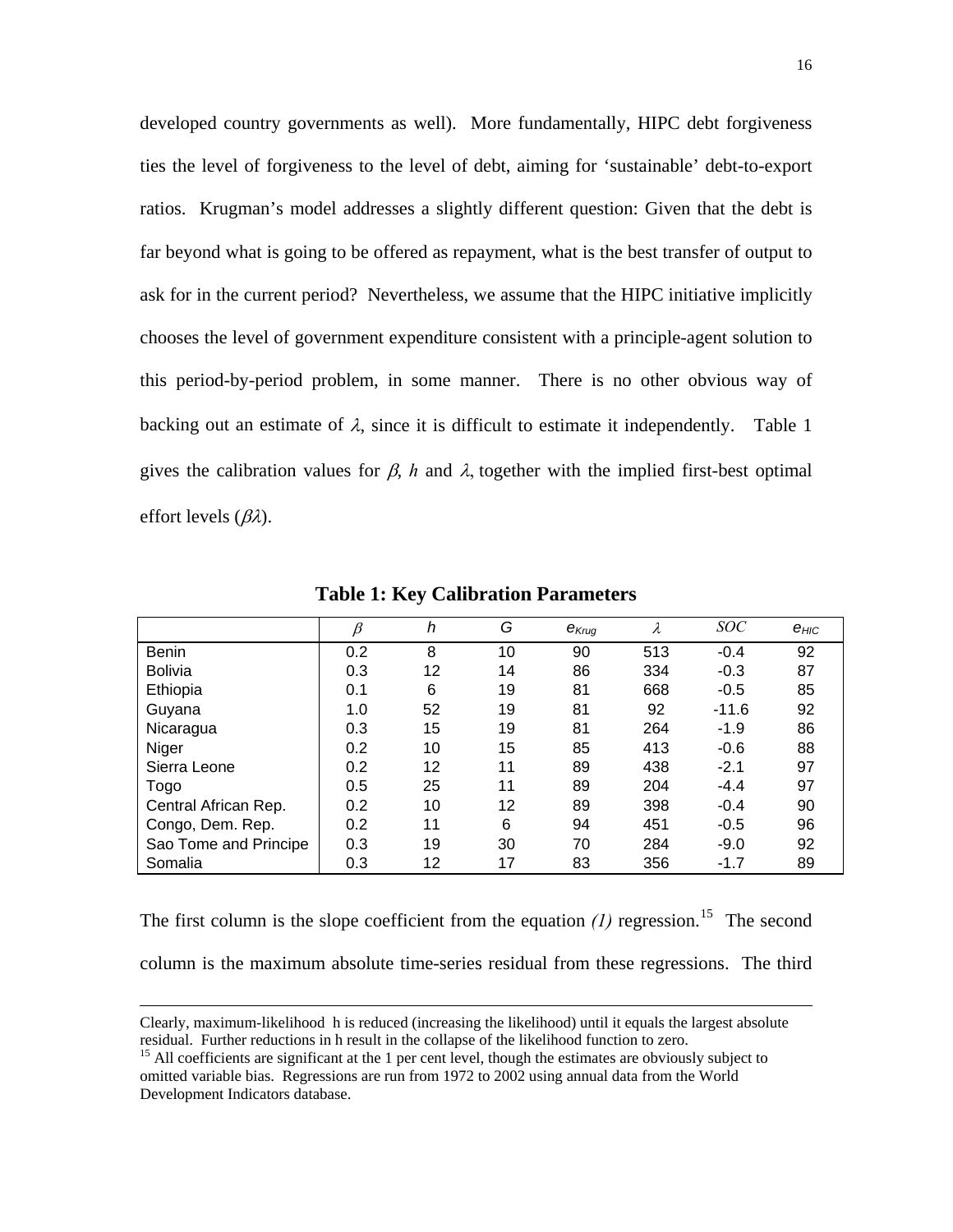column is the share of government consumption spending in 1999 (the inaugural year of Enhanced HIPC), or, for those countries that reached a decision point under the 1996 HIPC initiative, the average share of government expenditure between the HIPC decision-point and completion-point dates.<sup>[16](#page-16-0)</sup> The fourth column is the GDP share of nongovernment expenditure, which equals 100 minus the third column. The fifth column is obtained by taking the expression for the optimal value of *e* attainable under the Krugman contract (equation *(6)*) and setting *e* equal to the supposedly-optimal level of effort observed in history (the fourth column). Given  $\beta$  and  $h$ , the implied value of  $\lambda$  is then calculated.

As a check of the appropriateness of the model, the sixth column calculates the second order condition (equation *(3)*) and the seventh column works out the first-best level of effort given  $\beta$  and  $\lambda$  (equations (7) and (10)). Based on these two tests, a number of countries (not shown in the table) with positive second order conditions were excluded from further analysis, $^{17}$  $^{17}$  $^{17}$  as were any countries that registered first-best optimal shares of private expenditure exceeding 100 per cent.<sup>[18](#page-16-2)</sup>

Armed with these parameters, the size of the surplus to be divided can be calculated.

<span id="page-16-0"></span><sup>&</sup>lt;sup>16</sup> These are the dates at which debt relief starts, and ends, under the initial HIPC initiative. Liberia and Myanmar were excluded because they did not have appropriate data. Apart from the Enhanced HIPC countries, the government spending was averaged over the following periods: Bolivia 1997-98, Burkina Faso 1997-2000, Guyana 1998-99, Lao PDR 1998, Mali 1998-99, Mozambique 1998-99 and Uganda 1997-98. Although Somalia did not reach a decision point under the initial HIPC initiative, the 1984 share of government expenditure was used due to data limitations.

<span id="page-16-1"></span><sup>&</sup>lt;sup>17</sup> These countries were Burkina Faso, Cameroon, Chad, Congo, Cote d'Ivoire, Ghana, Honduras, Lao PDR, Malawi, Mauritania, Senegal, Tanzania, Uganda and Zambia.

<span id="page-16-2"></span><sup>&</sup>lt;sup>18</sup> These countries were Ghana, Madagascar, Mali, Mozambique, Rwanda, Burundi and Sudan.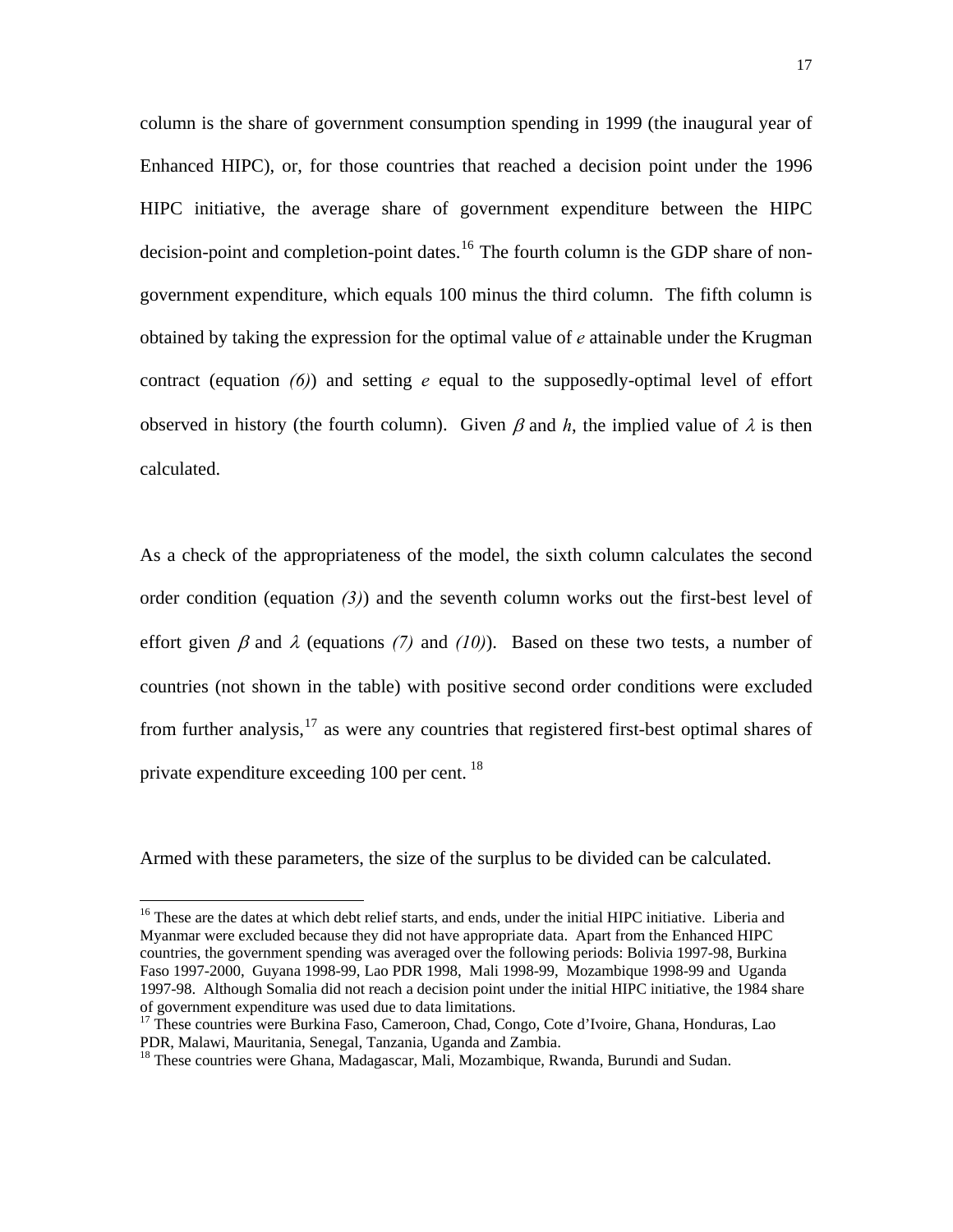#### **Table 2: Calibrated Surplus**

|                |            |             |           |            |           | x/GDP | x/GDP      | <b>HIC</b> | \$US       |            |      |
|----------------|------------|-------------|-----------|------------|-----------|-------|------------|------------|------------|------------|------|
|                |            |             |           |            |           |       |            |            |            |            |      |
|                | $a_{Krug}$ | $a/b_{HIC}$ | $b_{HIC}$ | $e_{Krug}$ | $e_{HIC}$ | Krug  | <b>HIC</b> | pay        | <b>GDP</b> | $\Delta V$ | \$ΔV |
| <b>Benin</b>   | 8.1        | 8.1         | 1.0010    | 90         | 92        | 16    | 17         | 0.01       | 2700       | 0.004      | 11   |
| <b>Bolivia</b> | 11.2       | 11.2        | 1.0004    | 86         | 87        | 22    | 23         | 0.01       | 7800       | 0.003      | 20   |
| Ethiopia       | 5.2        | 5.2         | 1.0036    | 81         | 85        | 10    | 11         | 0.02       | 6060       | 0.010      | 59   |
| Guyana         | 41.2       | 42.4        | 1.0246    | 81         | 92        | 81    | 91         | 1.20       | 717        | 0.581      | 416  |
| Nicaragua      | 13.4       | 13.5        | 1.0075    | 81         | 86        | 27    | 28         | 0.11       | 4000       | 0.054      | 217  |
| Niger          | 9.1        | 9.1         | 1.0020    | 85         | 88        | 18    | 19         | 0.02       | 2170       | 0.010      | 21   |
| Sierra         |            |             |           |            |           |       |            |            |            |            |      |
| Leone          | 9.9        | 10.1        | 1.0155    | 89         | 97        | 20    | 22         | 0.18       | 783        | 0.086      | 67   |
| Togo           | 21.3       | 21.7        | 1.0145    | 89         | 97        | 42    | 46         | 0.36       | 1380       | 0.173      | 238  |
| <b>CAR</b>     | 10.0       | 10.0        | 1.0006    | 89         | 90        | 20    | 20         | 0.01       | 1050       | 0.003      | 3    |
| Congo          |            |             |           |            |           |       |            |            |            |            |      |
| Dem.Rep.       | 10.1       | 10.1        | 1.0013    | 94         | 96        | 20    | 21         | 0.01       | 5710       | 0.007      | 38   |
| Sao Tome       |            |             |           |            |           |       |            |            |            |            |      |
| & Principe     | 12.4       | 14.0        | 1.1070    | 70         | 92        | 23    | 30         | 1.67       | 50         | 0.810      | 41   |
| Somalia        | 10.5       | 10.6        | 1.0093    | 83         | 89        | 21    | 22         | 0.11       | 917        | 0.054      | 49   |

(Krug=Krugman, HIC=Hyper-incentive Contract,  $U=U_{Kruq}$ )

The first column is the required repayment of the Krugman contract, given by equation *(5)*. The second column is the required repayment of the hyper-incentive contract, given by equation *(11).* The reason it is higher than the required repayment in the Krugman contract is that the reservation utility used in the hyper-incentive contract is the utility available to the debtor under the Krugman contract. That being the case, the extra payment that debtors are expected to receive from a hyper-incentive payment (the expectation of equation *(12)*), must be offset with less forgiveness, to leave them with the same expected utility.<sup>[19](#page-17-0)</sup> The third column gives the hyper-incentive parameter *b* (equation *(11)*). Naturally, the comparable 'parameter' for the Krugman contract is just unity. The fourth and fifth columns give the levels of effort under the Krugman and hyper-incentive contracts (equations *(6)* and *(10)*). Corresponding to each of these effort levels, there is model based predicted ratio of exports, based on the estimated version of

<span id="page-17-0"></span><sup>&</sup>lt;sup>19</sup> The debtor also exerts more effort under the hyper-incentive contract, but they are rewarded with more export revenue for this.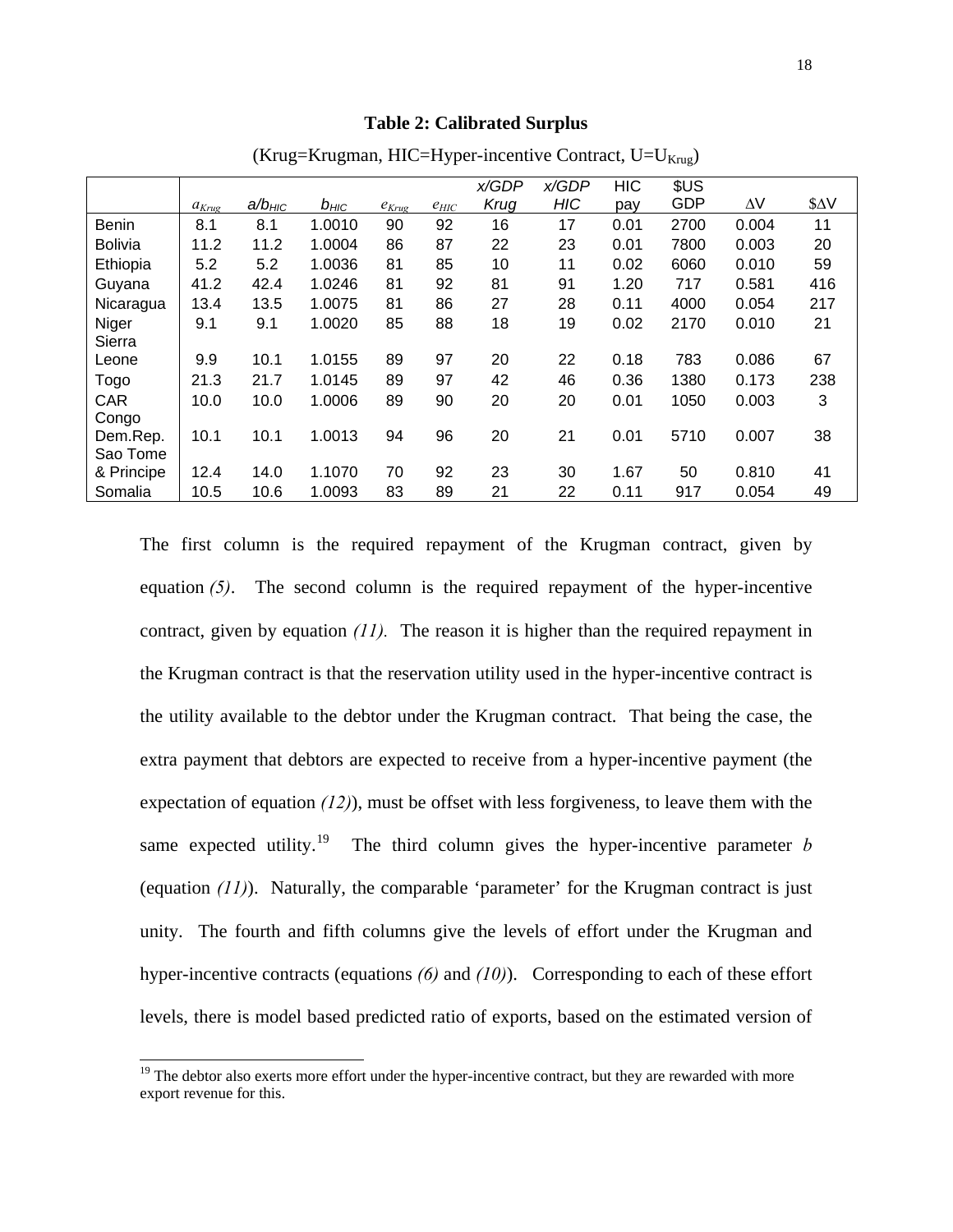equation *(1)*. The predicted ratios of exports-to-GDP with the Krugman and hyperincentive (first best) effort levels are thus given in columns 6 and 7.

Column 8 evaluates equation *(12)* at the predicted level of exports using the first-best effort of column 5. This gives the amount (as a share of GDP) that would have to be paid to exporters under the hyper-incentive contract if the predicted value was the outcome. The US\$ amount can be calculated using the ninth column, which gives the level of GDP for 2002.

The tenth column shows the change in the expected sum of the utilities (V) as we move from a Krugman contract to a hyper-incentive contract (equation *(7)*). Given the assumption that expected utility is unchanged for the debtor (prior to any lump sum transfers) the change in V is the expected size of the surplus. It is calculated by evaluating equation *(7)* under both contracts.

$$
\Delta V = \{\beta e_{HIC} - \frac{e_{HIC}^2}{2\lambda} - L\} - \{\beta e_{Krug} - \frac{e_{Krug}^2}{2\lambda} - L\}
$$
  
=  $\beta (e_{HIC} - e_{Krug}) + (\frac{e_{Krug}^2}{2\lambda} - \frac{e_{HIC}^2}{2\lambda})$ 

As was noted earlier, these amounts (some of which are not trivial for a developing country) represent efficiency gains that can be divided up between the creditor and debtor. They average around  $\mathcal{S}US_{2002}$  100 million for each country.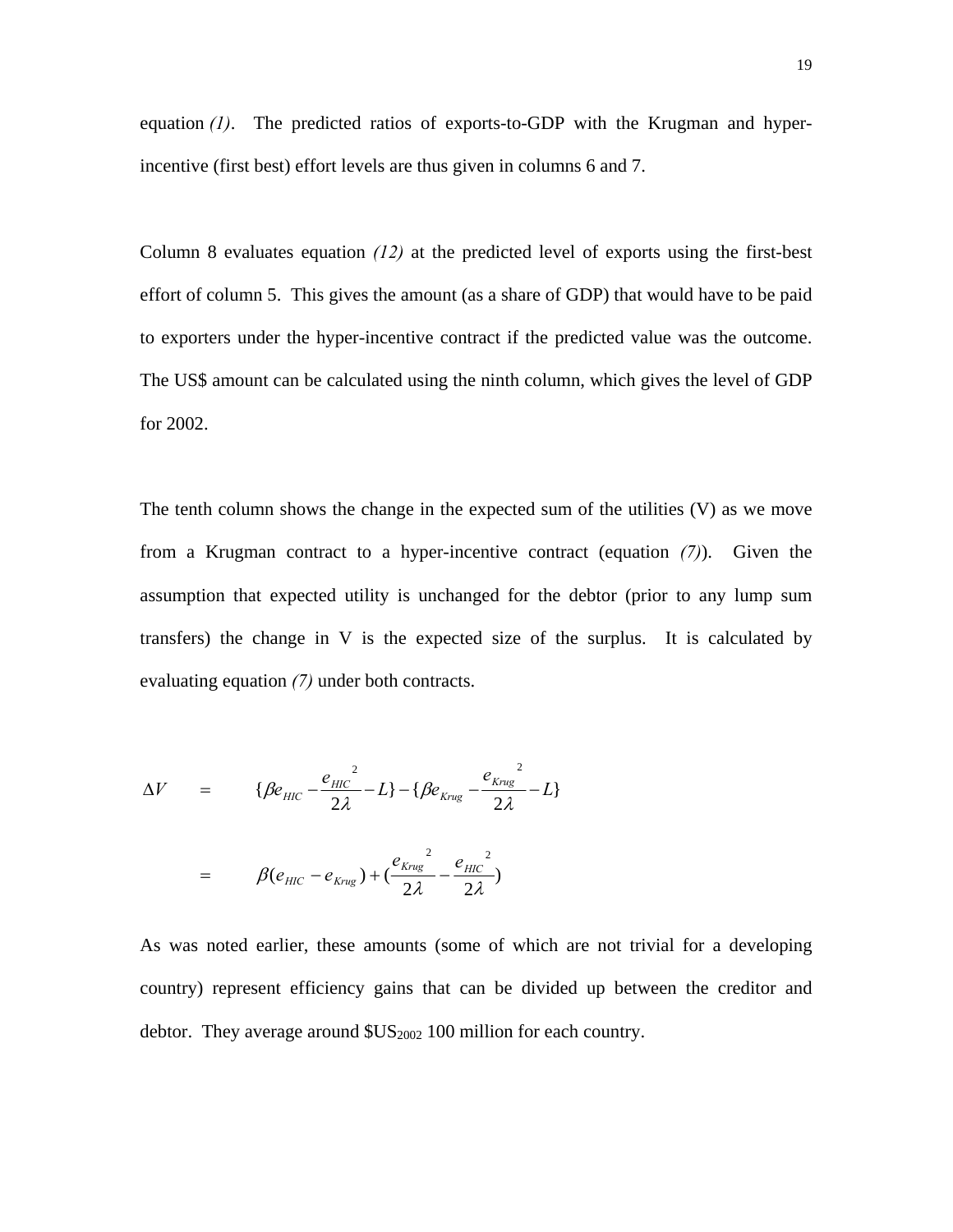Noteworthy country results are driven by the parameters in the equation for  $\Delta V$ , and by the fact that the last column  $\Delta V$  is measured in  $SUS$  values. Guyana gains so much from the switch to a hyper-incentive contract because the impact of changes in government spending on exports is high (its β in Table 1 is unity, much higher than the values for other countries). Since Guyana is highly efficient at transforming effort (cuts in government spending) into increases in exports, then it matters a great deal if effort is not at the optimal level. The other two countries that have high \$ΔV values, Nicaragua and Togo, have relatively open economies with high export-to-GDP ratios. Again, this makes for a large \$US value of optimal output.

### **5 Conclusion**

This paper has shown how a hyper-incentive contract could improve upon Krugman's stylized debt forgiveness contract. The terms of the contract are not dissimilar to the original contract, but some efficiency gains are possible.

In making this case, it is argued that debt forgiveness has been pressed into the service of too many goals. The *single* instrument of debt forgiveness cannot achieve *both* the target level of welfare for the indebted country demanded by the proponents of debt forgiveness, and, the maximal creditor returns desired by those who want to see these countries improve their reputation in international capital markets. In principle, the hyper-incentive contract could achieve both.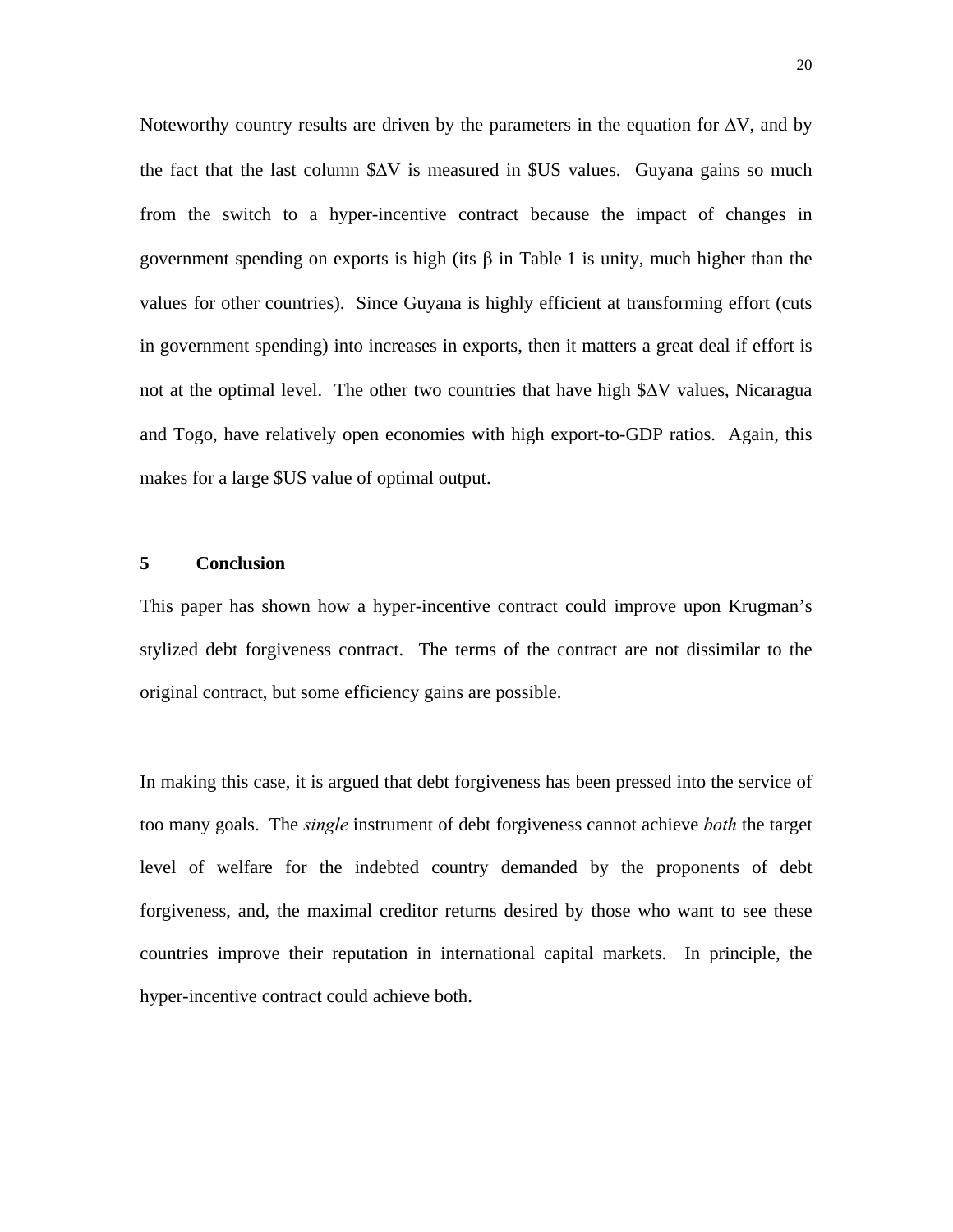In order to convey these core ideas, a calibration exercise has been undertaken to illustrate that significant gains (at least on the scale of a poor country budget) are possible. The calibration exercise has mapped the real world onto a very simple model structure, and it is naturally limited in a number of respects.

First, a more realistic modeling exercise would involve a multivariate model for exports, and, a correspondingly more complex contract. Second, a more nuanced measure of reform effort would be also be desirable, since reducing government spending is a crude, and often misleading, measure. Social welfare can be strongly influenced by government spending on basic services and infrastructure, and so the reductions implied by comparing columns 4 and 7 in Table 1 may be both infeasible and undesirable for particular countries.

Nevertheless, just as real-world HIPC debt forgiveness is much more complex than Krugman's stripped-down model, so it is to be expected that real-world hyper-incentive contracts would likewise require further development. It has been the purpose of this paper to make the case that that development may be worthwhile.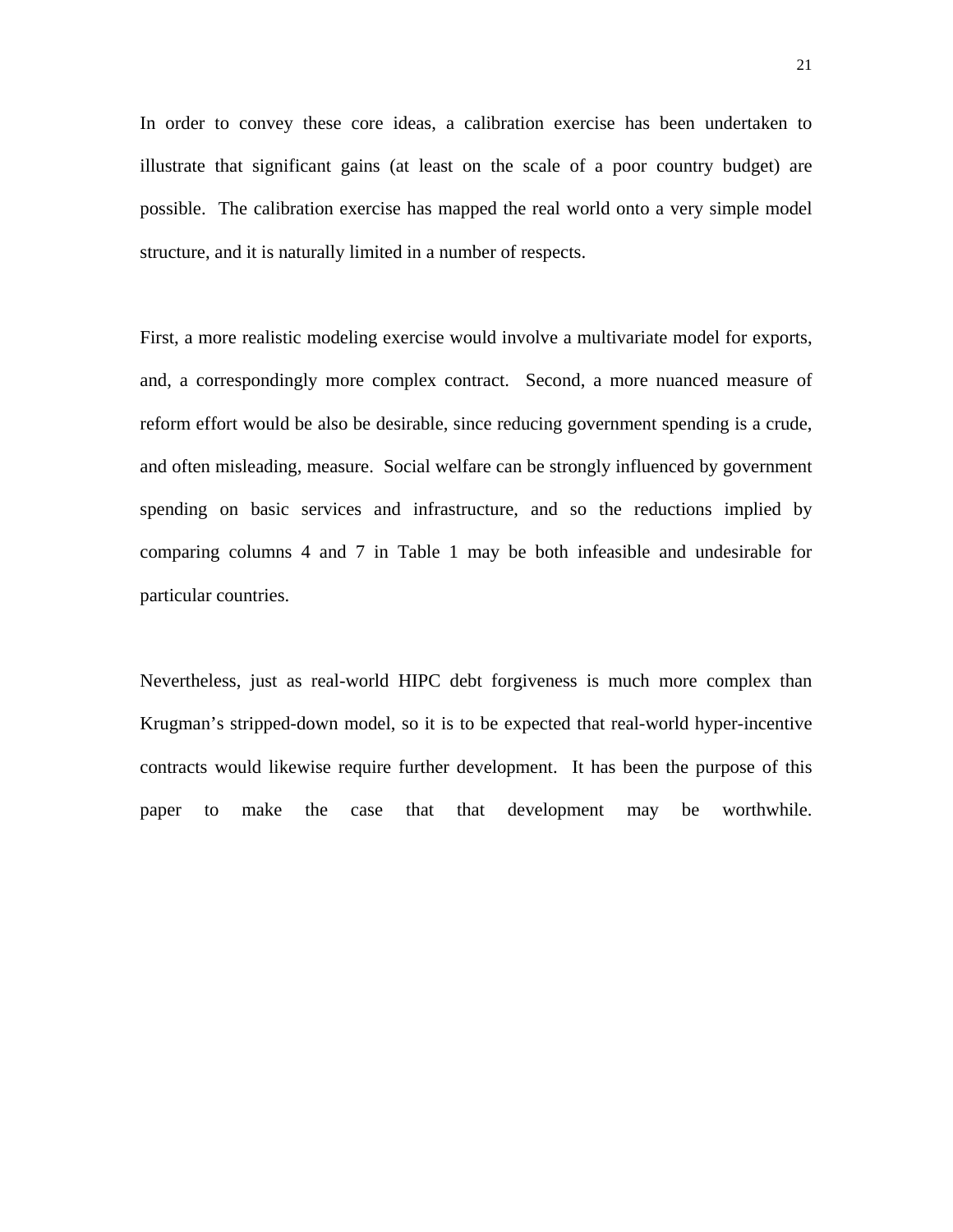### **References**

Andrews, D., Boote, A., Rizavi, S. and S. Singh (1999) "Debt Relief for Low Income Countries: The Enhanced HIPC Initiative" IMF Pamphlet Series no. 51.

Addison, T. and M. Murshed (2003) "Debt Relief and Civil War" Journal of Peace Research, 40 (2): 159-176.

Cole, H. L. and P. J. Kehoe (1998). "Models of Sovereign Debt: Partial versus General Reputations" International Economic Review **39**(1): 55-70.

Cordella, T. and G. Dell'Ariccia (2002), "Limits of Conditionality in Poverty Reduction Programs" IMF Working Paper WP/02/115.

Eaton, J. (1993). "Sovereign Debt: A Primer." World Bank Economic Review **7**(2): 137- 172.

Eaton, J. (1990). "Debt Relief and the International Enforcement of Loan Contracts" Journal of Economic Perspectives, **4**(1), Winter 1990: 43-56.

Fernandez-Ruiz (1996). "Debt and Incentives in a Dynamic Context." International Economics **41**: 139-151.

IMF (2007a), "The Multilateral Debt Relief Initiative (MDRI)", IMF fact sheet September 2007.

IMF (2007b), "Debt Relief Under the Heavily Indebted Poor Countries (HIPC) Initiative", IMF fact sheet September 2007.

Krugman, P. R. (1988) "Financing vs. Forgiving a Debt Overhang" Journal of Development Economics **29**: 253-268.

Menzies, G. (2004) "First Best Debt Relief*"* Economics Letters (2004) **82** (3): 301-306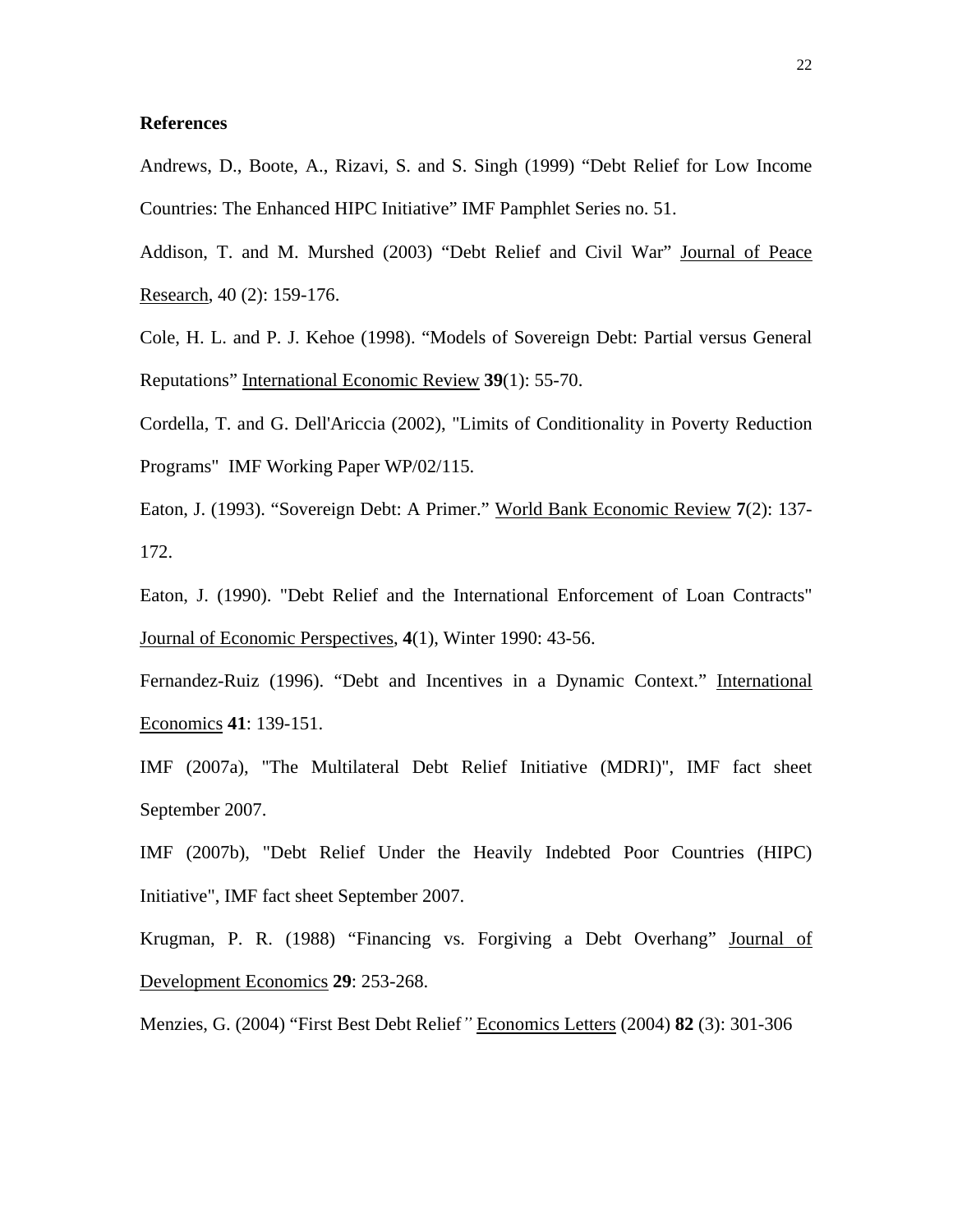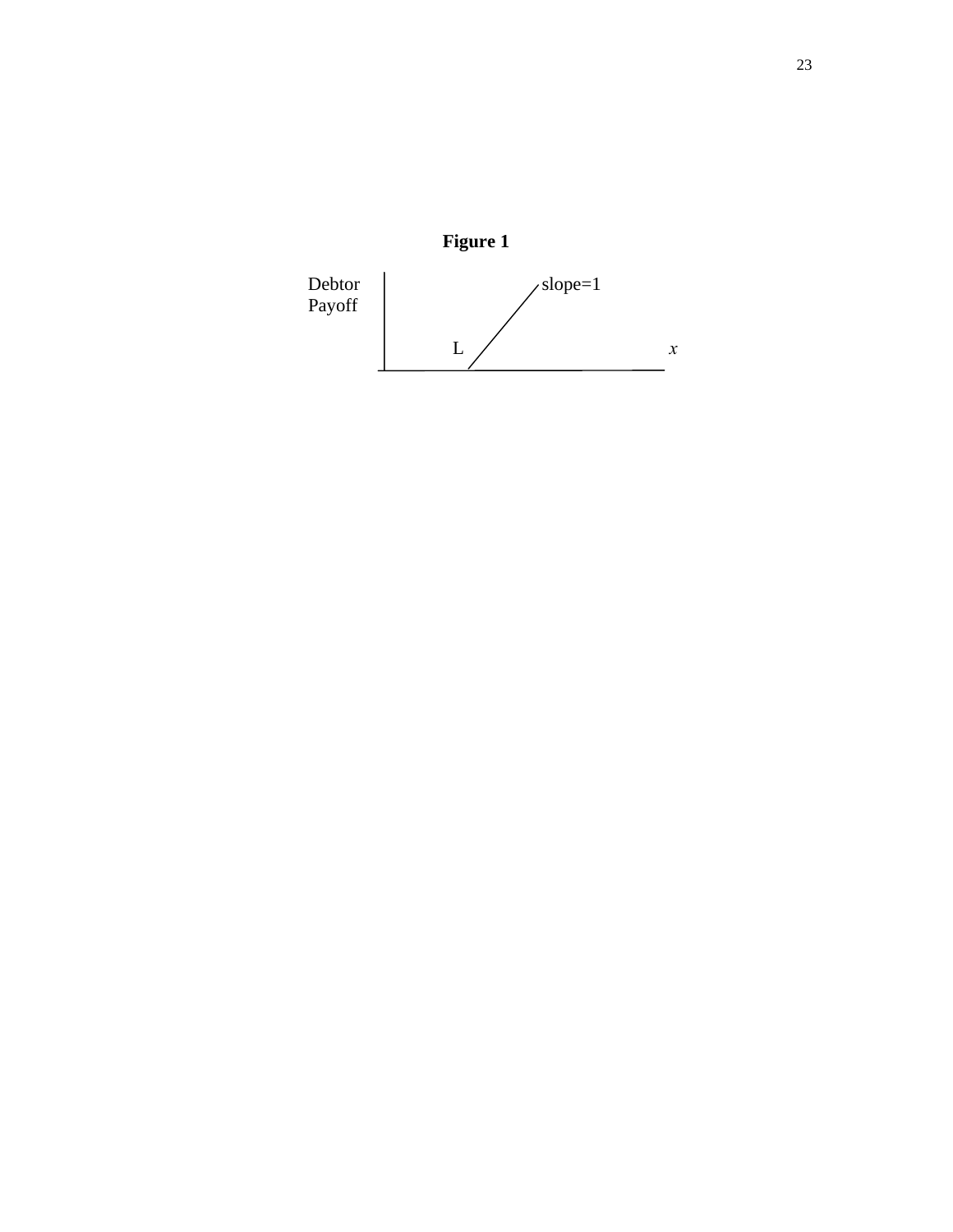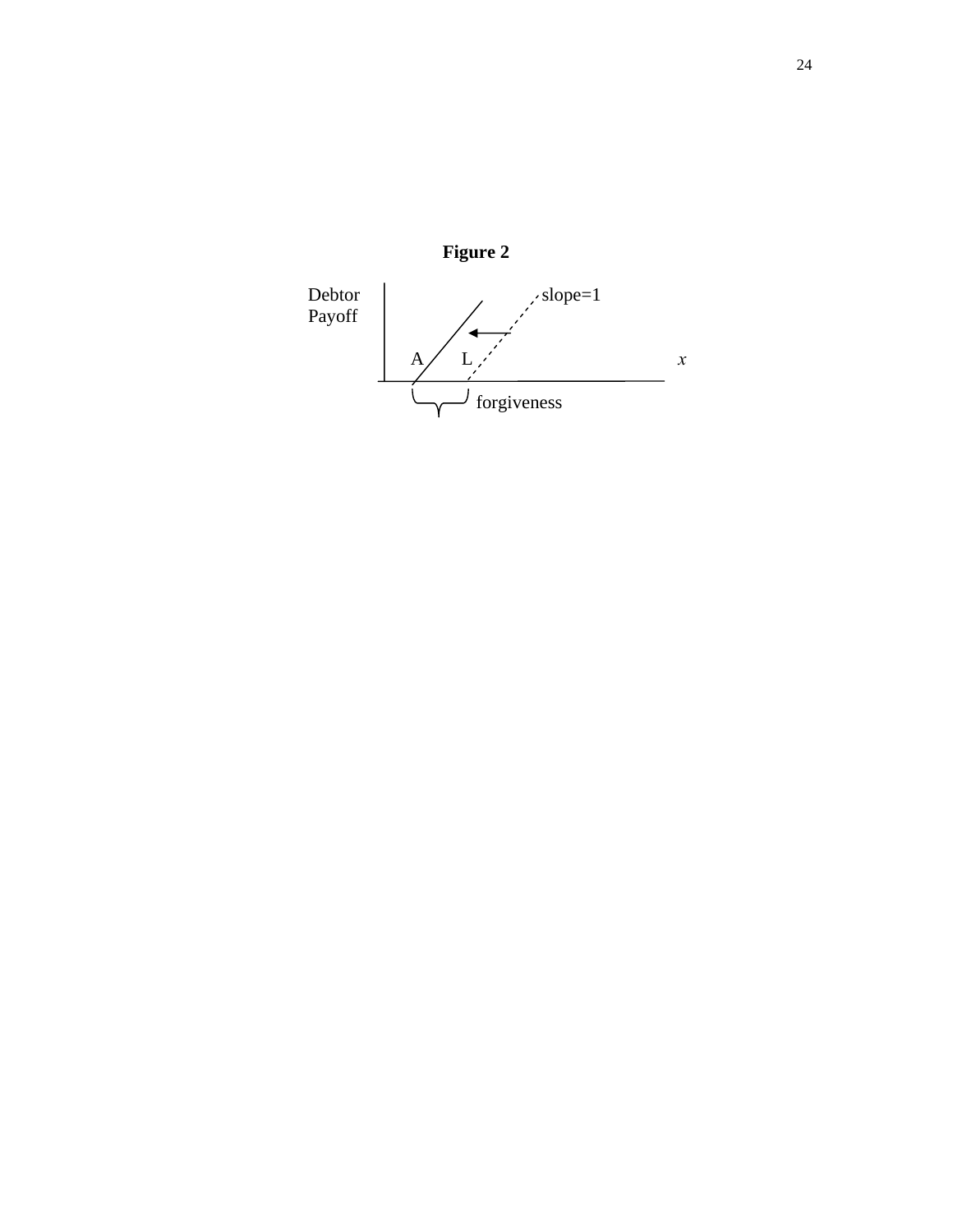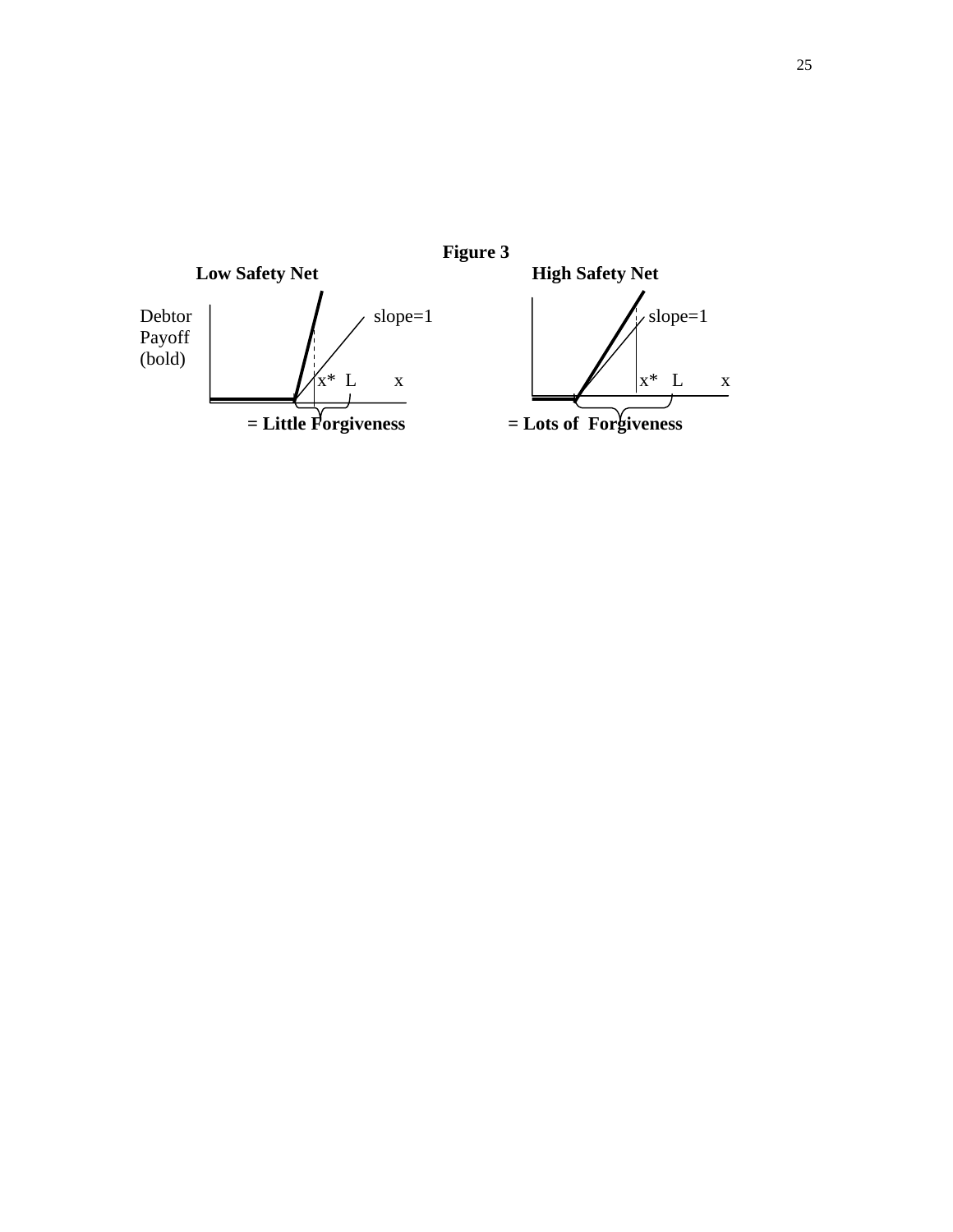



26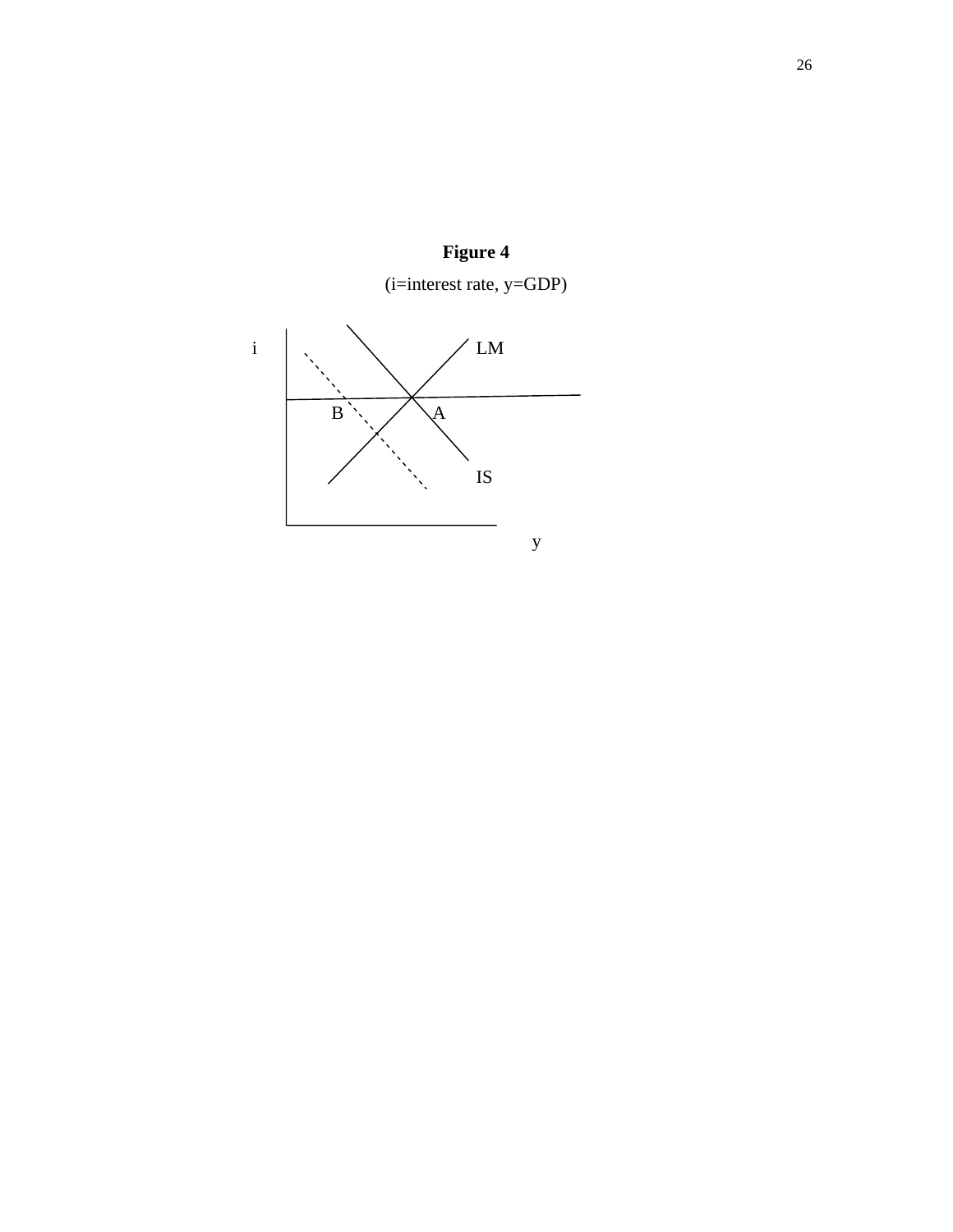|                       | ß   | h  | G  | $e_{Krug}$ | λ   | <i>SOC</i> | $e$ <sub>HIC</sub> |
|-----------------------|-----|----|----|------------|-----|------------|--------------------|
| <b>Benin</b>          | 0.2 | 8  | 10 | 90         | 513 | $-0.4$     | 92                 |
| <b>Bolivia</b>        | 0.3 | 12 | 14 | 86         | 334 | $-0.3$     | 87                 |
| Ethiopia              | 0.1 | 6  | 19 | 81         | 668 | $-0.5$     | 85                 |
| Guyana                | 1.0 | 52 | 19 | 81         | 92  | $-11.6$    | 92                 |
| Nicaragua             | 0.3 | 15 | 19 | 81         | 264 | $-1.9$     | 86                 |
| Niger                 | 0.2 | 10 | 15 | 85         | 413 | $-0.6$     | 88                 |
| Sierra Leone          | 0.2 | 12 | 11 | 89         | 438 | $-2.1$     | 97                 |
| Togo                  | 0.5 | 25 | 11 | 89         | 204 | $-4.4$     | 97                 |
| Central African Rep.  | 0.2 | 10 | 12 | 89         | 398 | $-0.4$     | 90                 |
| Congo, Dem. Rep.      | 0.2 | 11 | 6  | 94         | 451 | $-0.5$     | 96                 |
| Sao Tome and Principe | 0.3 | 19 | 30 | 70         | 284 | $-9.0$     | 92                 |
| Somalia               | 0.3 | 12 | 17 | 83         | 356 | $-1.7$     | 89                 |

**Table 1: Key Calibration Parameters**